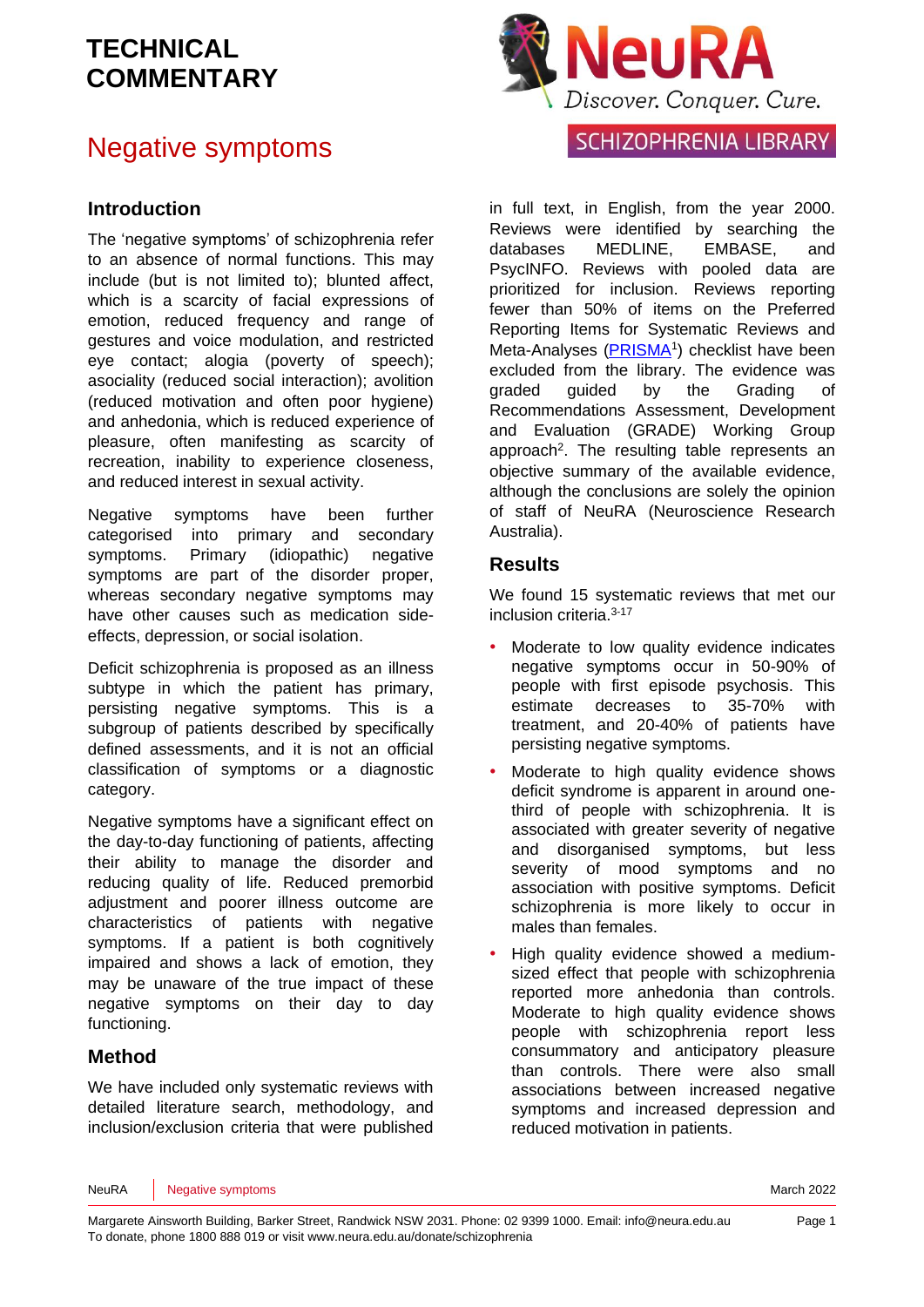### Negative symptoms

- Moderate quality evidence finds speech deficits are apparent in people with schizophrenia. There were large effects of longer pauses and less spoken time in people with schizophrenia. There were medium-sized effects of lower speech rate and less pitch variability. No differences were found for pitch, intensity variability, duration of utterance and number of pauses. Significant correlations were found in patients between less pitch variability and greater flat affect, less time spoken and more alogia, and more duration of pauses and more negative psychopathology.
- Moderate to high quality evidence found a medium-sized association between more severe negative symptoms and more episodic memory deficits and less insight.
- Moderate to low quality evidence finds negative symptoms are associated with structural changes in temporal and frontal lobes, and functional changes in frontal and temporal lobes, and the cerebellum and thalamus.
- High quality evidence shows a small effect of more severe negative symptoms in patients with a family history of psychosis compared to patients without a family history of psychosis. There is also significant concordance of psychomotor poverty in siblings with schizophrenia.
- Moderate to high quality evidence found no differences in negative symptoms between people with schizophrenia and current cannabis and/or nicotine use and people with schizophrenia with no cannabis and/or nicotine use. However, there was a small to medium-sized effect of less severe negative symptoms in people with schizophrenia who recently abstained from cannabis use.



### **SCHIZOPHRENIA LIBRARY**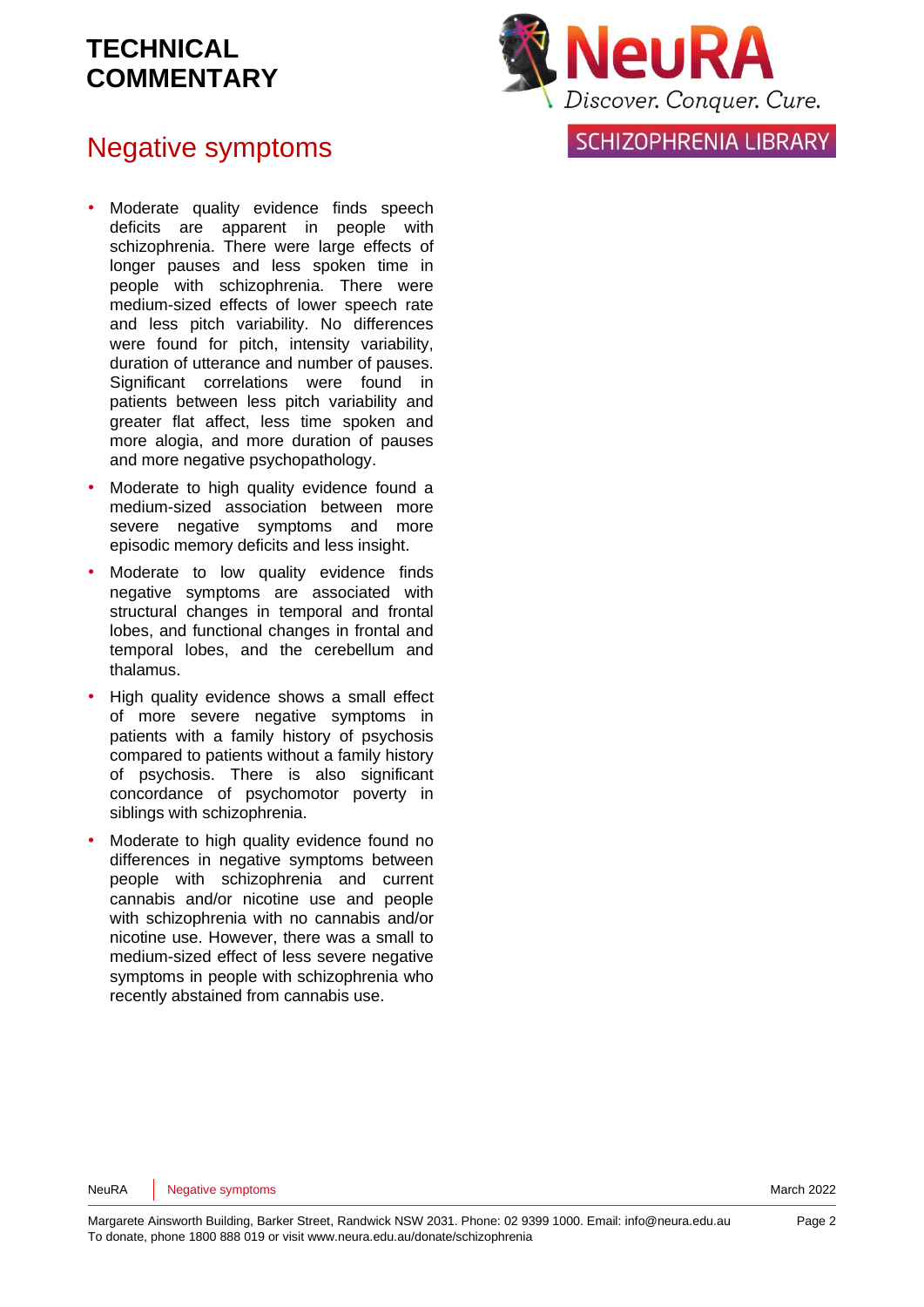



SCHIZOPHRENIA LIBRARY

| Cohen A, Brown LA, Minor KS                                                |                                                                                                                                                                                                                                                                                                                                                       |  |
|----------------------------------------------------------------------------|-------------------------------------------------------------------------------------------------------------------------------------------------------------------------------------------------------------------------------------------------------------------------------------------------------------------------------------------------------|--|
|                                                                            | The psychiatric symptomatology of deficit schizophrenia: A meta-analysis                                                                                                                                                                                                                                                                              |  |
| Schizoprenia Research 2010; 118: 122-127                                   |                                                                                                                                                                                                                                                                                                                                                       |  |
| View review abstract online                                                |                                                                                                                                                                                                                                                                                                                                                       |  |
| Comparison                                                                 | Magnitude of psychiatric symptoms in deficit syndrome of<br>schizophrenia compared with non-deficit schizophrenia<br>patients.                                                                                                                                                                                                                        |  |
| <b>Summary of evidence</b>                                                 | High quality evidence (large samples, consistent, precise,<br>direct) suggests deficit syndrome of schizophrenia is<br>associated with greater severity of negative and to a lesser<br>extent with disorganisation symptoms, lesser severity of mood<br>symptoms, and no association with positive symptoms<br>compared to non-deficit schizophrenia. |  |
|                                                                            | <b>Negative symptoms</b>                                                                                                                                                                                                                                                                                                                              |  |
|                                                                            | Large effect size suggests significant association of deficit syndrome with greater severity of<br>negative symptoms compared to non-deficit schizophrenia;                                                                                                                                                                                           |  |
| 34 studies, N = 1,620, $d = 1.01$ , 95%Cl 0.75 to 1.25, $Q_w = 38.97$ , ns |                                                                                                                                                                                                                                                                                                                                                       |  |
|                                                                            | Significant variability of effect size when compared between SDS and PDS assessment, $Q_B = 11.53$ , p<br>< 0.01. Studies employing the PDS showed only small differences in negative symptom severity<br>between deficit and non-deficit groups, in contrast to SDS which showed a much larger magnitude of<br>difference.                           |  |
| <b>Disorganisation symptoms</b>                                            |                                                                                                                                                                                                                                                                                                                                                       |  |
|                                                                            | Small effect size suggests significant association of deficit syndrome with greater severity of<br>disorganisation symptoms compared to non-deficit schizophrenia;                                                                                                                                                                                    |  |
|                                                                            | 11 studies, N = 1,320, $d = 0.29$ , 95%Cl 0.01 to 0.56, $Q_w = 10.40$ , ns                                                                                                                                                                                                                                                                            |  |
|                                                                            | Comparison of SDS and PDS assessment, $Q_B = 1.25$ , ns                                                                                                                                                                                                                                                                                               |  |
|                                                                            | Patients assessed by the SDS authors showed smaller magnitude of difference in disorganisation<br>than diagnoses by other groups.                                                                                                                                                                                                                     |  |

#### **Positive symptoms**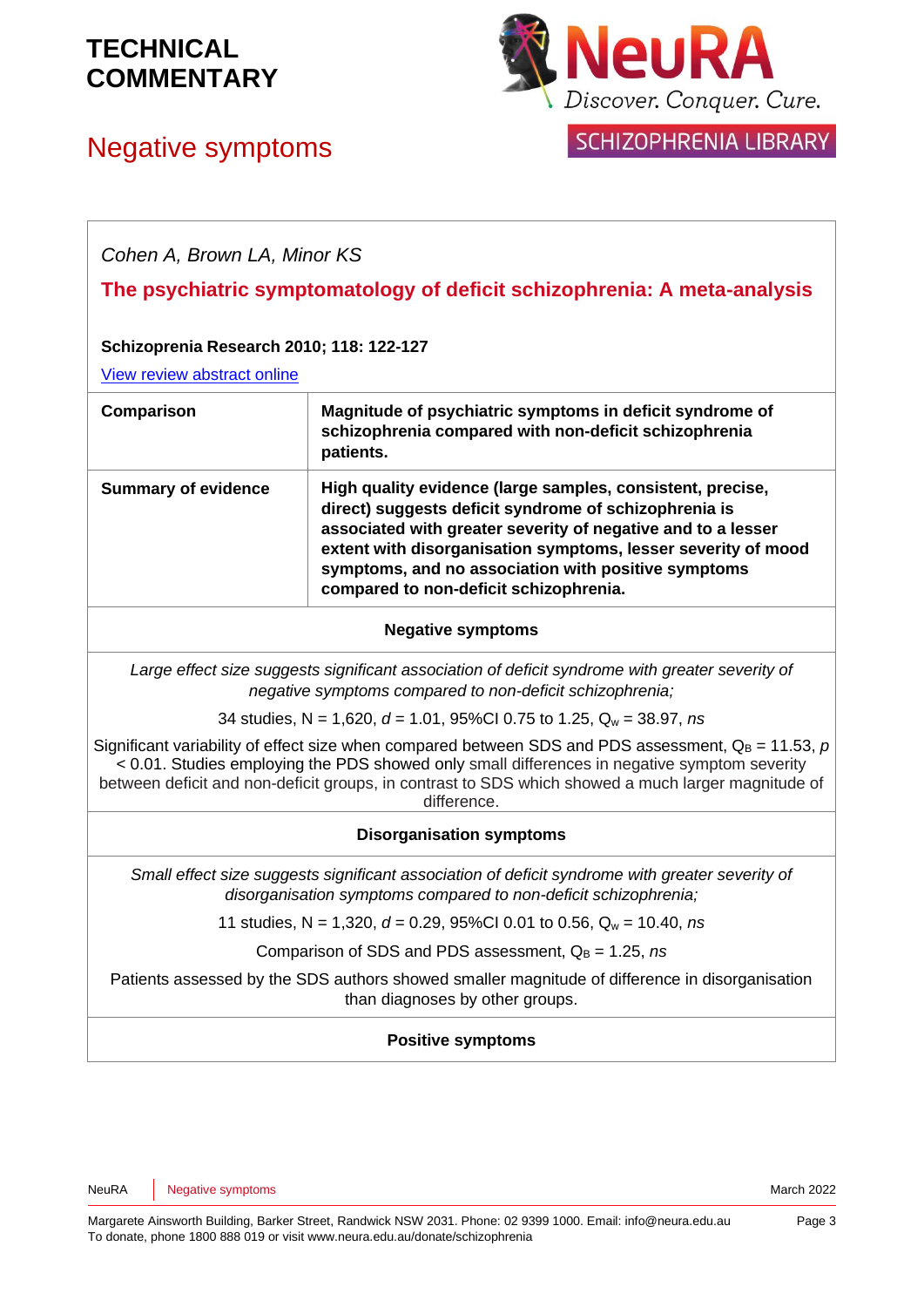# Negative symptoms



### **SCHIZOPHRENIA LIBRARY**

*No difference in severity of positive symptoms was reported between deficit and non-deficit schizophrenia;*

43 studies, N = 2,856, *d* = -0.17, 95%CI -0.29 to -0.04, Q<sup>w</sup> = 44.65, *ns*

Comparison of SDS and PDS assessment (see below for explanation of acronyms),  $Q_B = 0.82$ , *ns* 

**Mood symptoms, comprising both subjectively and objectively assessed feelings of anxiety, depression, hostility and guilt**

*Small effect size suggests less severe mood symptoms in deficit syndrome compared to non-deficit schizophrenia;*

15 studies, N = 938, *d* = -0.34, 95%CI -0.58 to -0.08, Q<sup>w</sup> = 21.33, *ns*

Significant variability of effect size when compared between SDS and PDS assessment,  $Q_B = 8.17$ , *p* < 0.05. Studies employing the SDS showed only small differences in mood symptom severity between deficit and nondeficit groups, in contrast to PDS which showed a much larger magnitude of difference.

#### **Overall psychiatric symptoms**

*No difference in severity of global symptoms was reported between deficit and non-deficit schizophrenia;*

20 studies, N = 981, *d* = 0.15, 95%CI -0.08 to 0.37, Q<sup>w</sup> = 19.53, *ns*

Comparison of SDS and PDS assessment,  $Q_B = 2.06$ , *ns* 

| Consistency <sup>#</sup> | Consistent, some differences may be apparent depending on the<br>scale used |
|--------------------------|-----------------------------------------------------------------------------|
| <b>Precision</b> §       | Precise                                                                     |
| <b>Directness</b>        | Direct                                                                      |

*Edwards CJ, Garety P, Hardy A*

**The relationship between depressive symptoms and negative symptoms in people with non-affective psychosis: a meta-analysis** 

#### **Psychological Medicine 2019; 49: 2486-98**

[View review abstract online](https://pubmed.ncbi.nlm.nih.gov/31530319/)

| <b>Comparison</b> | Relationship between depression and negative symptoms of |
|-------------------|----------------------------------------------------------|
|                   | schizophrenia.                                           |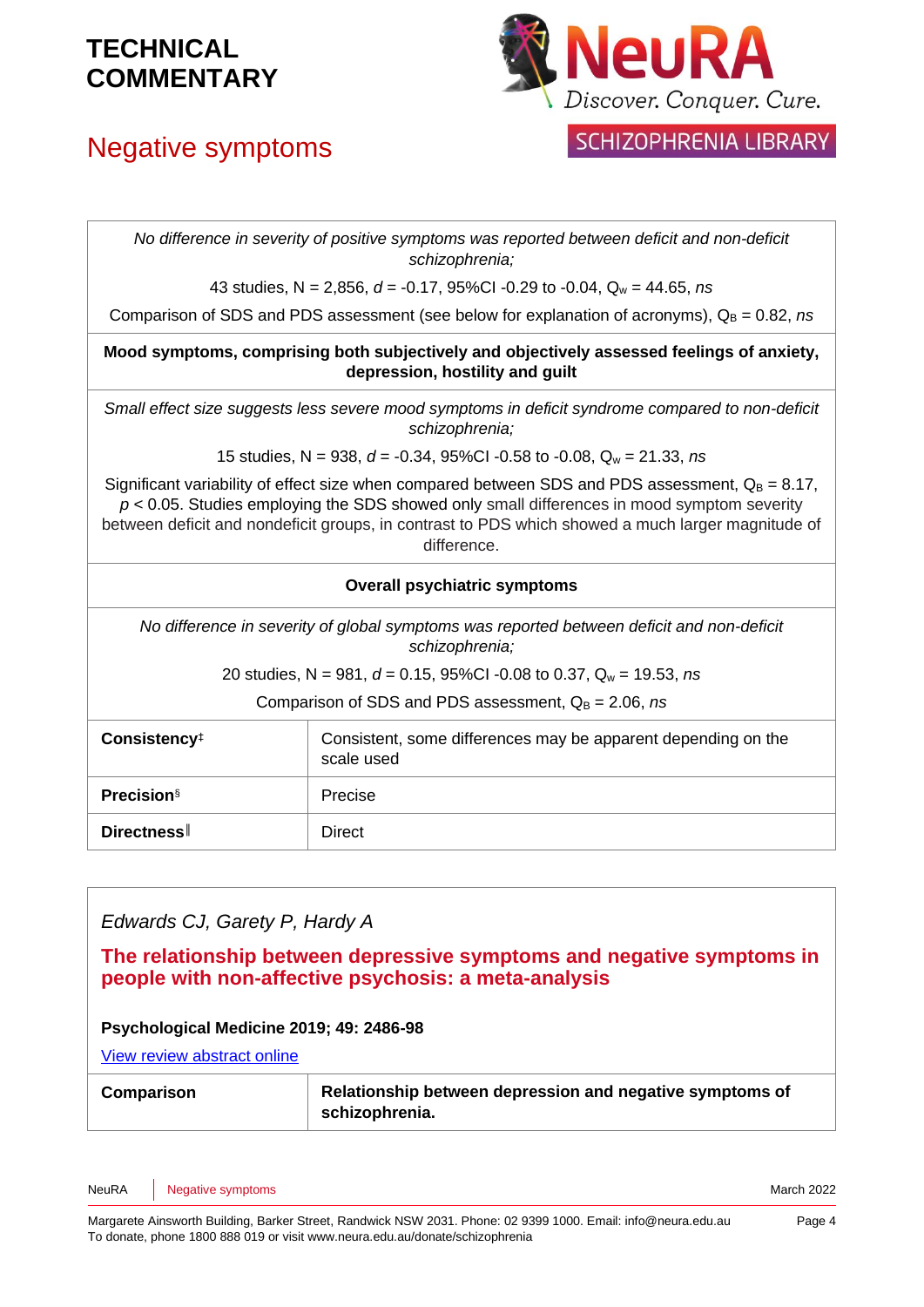# Negative symptoms



**SCHIZOPHRENIA LIBRARY** 

| <b>Summary of evidence</b>                                                                                            | Moderate to high quality evidence (large sample, inconsistent,<br>precise, direct) shows a small association between higher<br>ratings of negative symptoms and higher levels of depressive<br>symptoms. |  |
|-----------------------------------------------------------------------------------------------------------------------|----------------------------------------------------------------------------------------------------------------------------------------------------------------------------------------------------------|--|
|                                                                                                                       | Depression and negative symptoms                                                                                                                                                                         |  |
| Small effect showed higher ratings of negative symptoms were associated with higher levels of<br>depressive symptoms; |                                                                                                                                                                                                          |  |
| 56 studies, N = 8,177, $r = 0.194$ , 95%Cl 0.141 to 0.247, $p < 0.001$ , $l^2 = 79.5\%$                               |                                                                                                                                                                                                          |  |
| There were no moderating effects of measures used,                                                                    |                                                                                                                                                                                                          |  |
| <b>Consistency</b>                                                                                                    | Inconsistent                                                                                                                                                                                             |  |
| <b>Precision</b>                                                                                                      | Precise                                                                                                                                                                                                  |  |
| <b>Directness</b>                                                                                                     | <b>Direct</b>                                                                                                                                                                                            |  |

*Esterberg ML, Trotman HD, Holtzman C, Compton MT, Walker EF*

**The impact of a family history of psychosis on age-at-onset and positive and negative symptoms of schizophrenia: A meta-analysis**

#### **Schizophrenia Research 2010; 120: 121-130**

[View review abstract online](http://www.ncbi.nlm.nih.gov/pubmed/20303240)

| Comparison                 | The impact of a family history of psychosis on severity of<br>negative symptoms of schizophrenia.                                                                                                                                           |
|----------------------------|---------------------------------------------------------------------------------------------------------------------------------------------------------------------------------------------------------------------------------------------|
| <b>Summary of evidence</b> | High quality evidence (large sample, consistent, precise, direct)<br>shows a small effect of more severe negative symptoms in<br>patients with a family history of psychosis compared to patients<br>without a family history of psychosis. |

#### **Positive symptoms**

*A small, significant effect suggested that patients with a family history of psychosis showed more severe negative symptoms than patients without a family history of psychosis;*

12 studies, N = 1,172, *d* = 0.23, 95% CI = 0.11 to 0.35, *p* not reported, Q<sup>w</sup> = 13.05, *p* > 0.05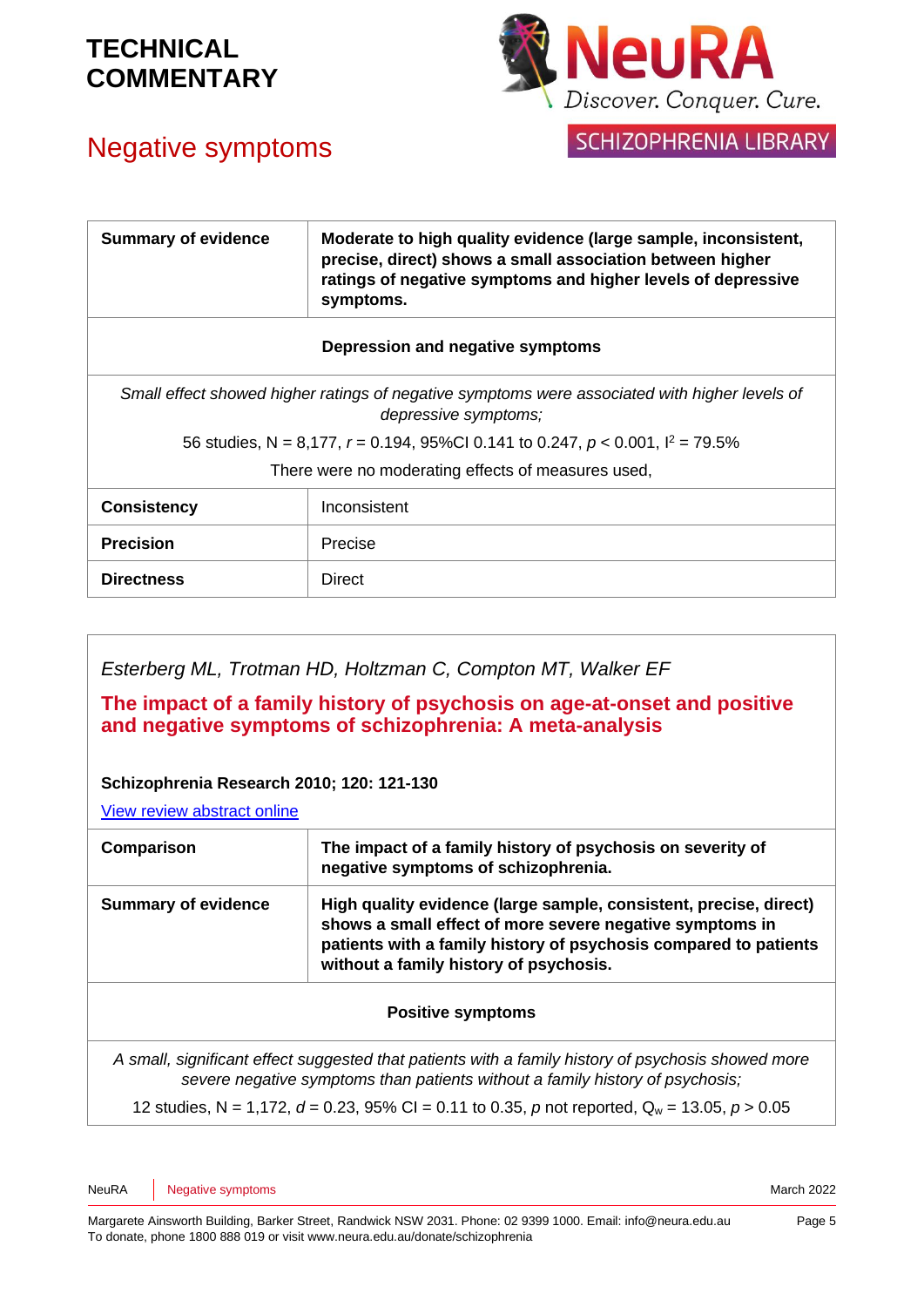

## Negative symptoms

**SCHIZOPHRENIA LIBRARY** 

| Meta-regression revealed a medium effect; as the proportion of males increased in the group of<br>patients without a family history of psychosis, the mean effect size for the overall difference<br>between groups decreased ( $r = -0.61$ , $p < 0.05$ ). |               |
|-------------------------------------------------------------------------------------------------------------------------------------------------------------------------------------------------------------------------------------------------------------|---------------|
| <b>Consistency</b>                                                                                                                                                                                                                                          | Consistent    |
| <b>Precision</b>                                                                                                                                                                                                                                            | Precise       |
| <b>Directness</b>                                                                                                                                                                                                                                           | <b>Direct</b> |

#### *Hallford DJ, Sharma MK*

#### **Anticipatory pleasure for future experiences in schizophrenia spectrum disorders and major depression: A systematic review and meta-analysis**

#### **British Journal of Clinical Psychology 2019; 58: 357-83**

[View review abstract online](https://onlinelibrary.wiley.com/doi/abs/10.1111/bjc.12218)

| Comparison                 | Anticipatory pleasure for future experiences in people with<br>schizophrenia vs. controls.                                                                                  |
|----------------------------|-----------------------------------------------------------------------------------------------------------------------------------------------------------------------------|
| <b>Summary of evidence</b> | Moderate to high quality evidence (large sample, inconsistent,<br>precise, direct) shows less anticipatory pleasure for future<br>experiences in people with schizophrenia. |

#### **Anticipatory pleasure**

*A medium-sized deficit was observed in schizophrenia spectrum disorders vs. controls;*

32 studies, N = 3,300, *g* = -0.42, 95%CI -0.53 to -0.31, *p* < 0.001, I<sup>2</sup> = 59%

The effect was significantly larger for depression  $(q = -0.87)$ .

The effect for schizophrenia was larger is studies of people with a longer duration of illness and lower cognitive functioning.

| <b>Consistency</b> | Inconsistent |
|--------------------|--------------|
| <b>Precision</b>   | Precise      |
| <b>Directness</b>  | Direct       |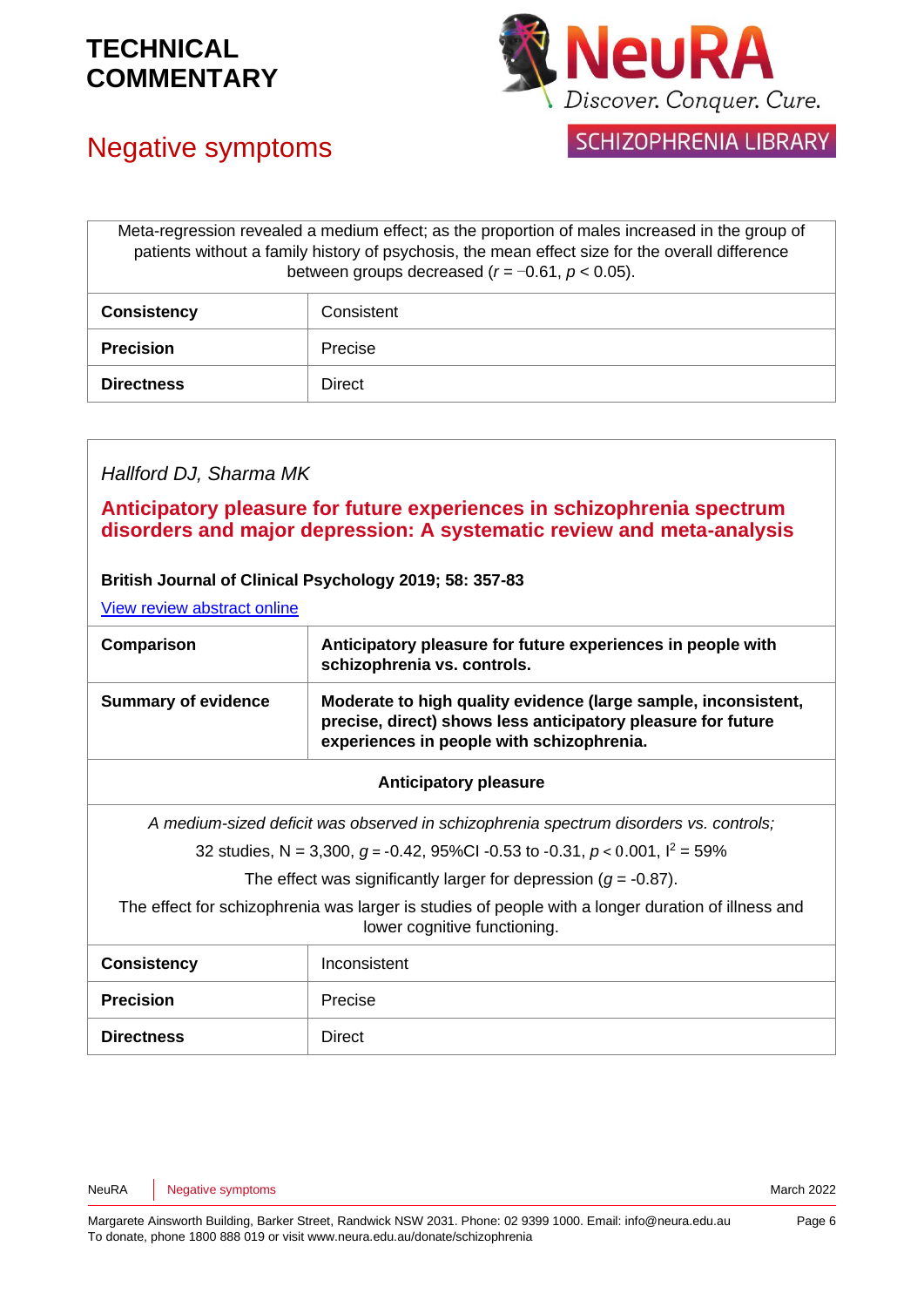Negative symptoms



### **SCHIZOPHRENIA LIBRARY**

*Lopez-Diaz A, Lara I, Lahera G*

#### **Is the prevalence of the deficit syndrome in schizophrenia higher than estimated? Results of a meta-analysis**

#### **Psychiatry Investigation 2018; 15: 94-8**

[View review abstract online](https://www.ncbi.nlm.nih.gov/pubmed/29422932)

| Comparison                                                                                                                                                                                                                     | Prevalence of deficit syndrome in people with schizophrenia.<br>Studies were conducted in Brazil, China, France, Hungary, Italy,<br>Spain, Turkey, and the United States.                 |  |  |
|--------------------------------------------------------------------------------------------------------------------------------------------------------------------------------------------------------------------------------|-------------------------------------------------------------------------------------------------------------------------------------------------------------------------------------------|--|--|
| <b>Summary of evidence</b>                                                                                                                                                                                                     | Moderate to high quality evidence (large sample, unable to<br>assess consistency, precise, direct) shows deficit syndrome is<br>evident in around one-third of people with schizophrenia. |  |  |
|                                                                                                                                                                                                                                | <b>Deficit syndrome</b>                                                                                                                                                                   |  |  |
| Around one-third of people with schizophrenia has deficit syndrome;<br>13 studies, N = 2,092, prevalence = 32.64%, 95%CI 25.39% to 40.34%, $I^2$ = 91.31%, $p < 0.0001$<br>Excluding low quality studies gave similar results. |                                                                                                                                                                                           |  |  |
| Unable to assess; no measure of consistency is reported.<br><b>Consistency</b>                                                                                                                                                 |                                                                                                                                                                                           |  |  |
| <b>Precision</b>                                                                                                                                                                                                               | Precise                                                                                                                                                                                   |  |  |
|                                                                                                                                                                                                                                |                                                                                                                                                                                           |  |  |

*Luther L, Fischer MW, Firmin RL, Salyers MP*

**Clarifying the overlap between motivation and negative symptom measures in schizophrenia research: A meta-analysis** 

#### **Schizophrenia Research 2019; 206: 27-36**

**Directness** Direct

[View review abstract online](https://pubmed.ncbi.nlm.nih.gov/30577993/)

| Comparison                 | Association between motivation and negative symptoms in<br>people with schizophrenia. |
|----------------------------|---------------------------------------------------------------------------------------|
| <b>Summary of evidence</b> | Moderate to high quality evidence (large sample, inconsistent,                        |

NeuRA Negative symptoms **National Structure of the COVID-Structure of the COVID-Structure of the COVID-Structure of the COVID-Structure of the March 2022**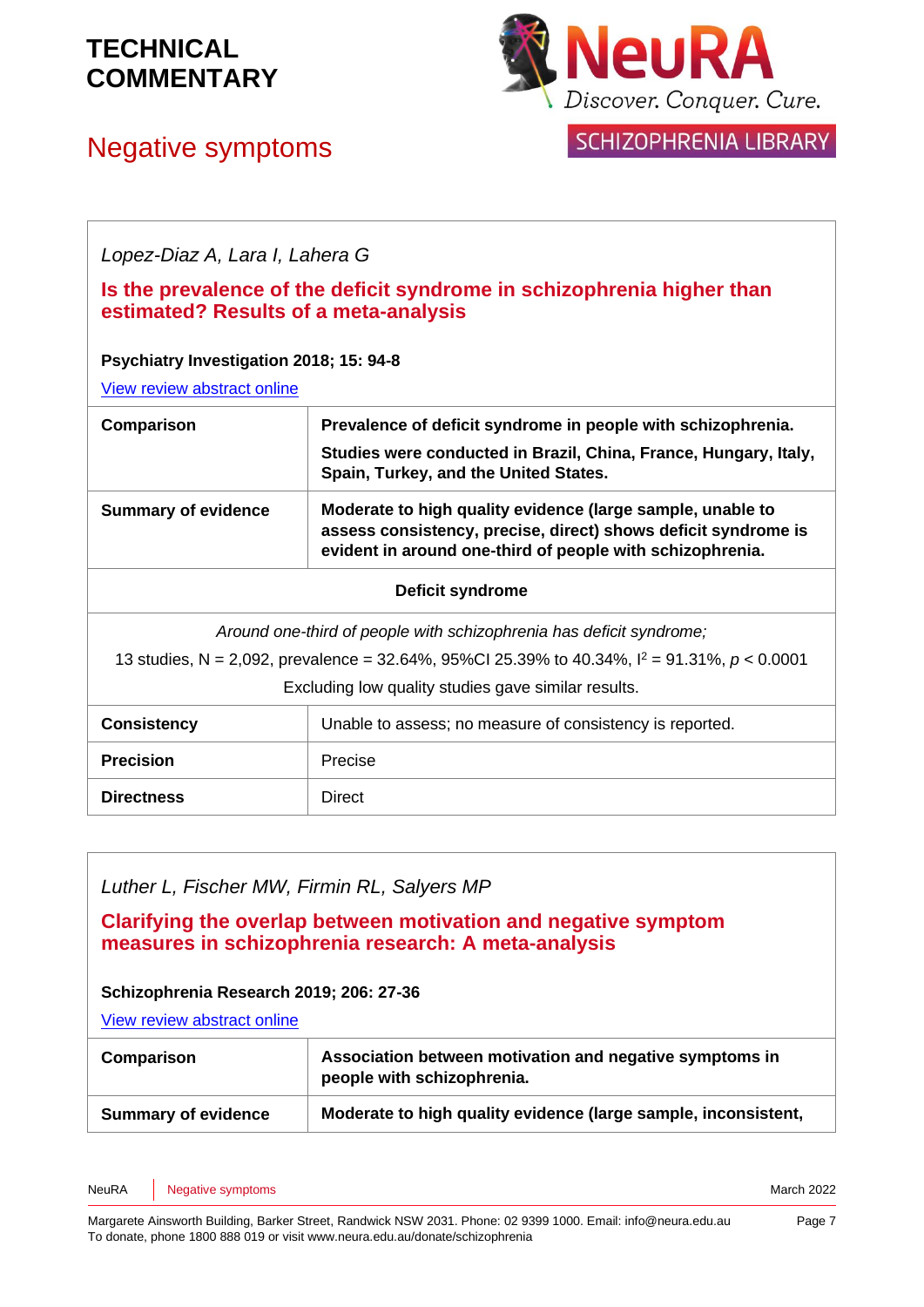# Negative symptoms



### SCHIZOPHRENIA LIBRARY

|                                                                                                                                                                                        | precise, direct) shows a small association between reduced<br>motivation and increased negative symptoms. |  |
|----------------------------------------------------------------------------------------------------------------------------------------------------------------------------------------|-----------------------------------------------------------------------------------------------------------|--|
| <b>Motivation</b>                                                                                                                                                                      |                                                                                                           |  |
|                                                                                                                                                                                        | A small association was found between reduced motivation and increased negative symptoms;                 |  |
| 46 studies, N = 2,862, r = -0.18, 95%Cl -0.24 to -0.12, $p < 0.05$ , $1^2 = 57\%$                                                                                                      |                                                                                                           |  |
| Studies using second-generation measures of negative symptoms showed a larger effect size than<br>studies using first-generation measures $(r = -0.38 \text{ vs. } -0.17)$ .           |                                                                                                           |  |
| Effort discounting tasks were most strongly related to negative symptoms ( $r = -0.44$ ).                                                                                              |                                                                                                           |  |
| The domain of amotivation had a larger effect size than domains of intrinsic or extrinsic motivation<br>(amotivation: $r = -0.22$ , intrinsic: $r = -0.12$ , extrinsic: $r = -0.06$ ). |                                                                                                           |  |
| <b>Consistency</b>                                                                                                                                                                     | Inconsistent                                                                                              |  |
| <b>Precision</b>                                                                                                                                                                       | Precise                                                                                                   |  |
| <b>Directness</b>                                                                                                                                                                      | Direct                                                                                                    |  |

#### *Makinen J, Miettunen J, Isohanni M, Koponen H*

#### **Negative symptoms in schizophrenia: a review**

#### **Nordic Journal of Psychiatry 2008; 62(5): 334-341**

[View review abstract online](http://www.ncbi.nlm.nih.gov/pubmed/18752104)

| Comparison                      | Negative symptoms in people with schizophrenia.                                                                                                                                                                                                                                                                                                                                                                                                                                                          |
|---------------------------------|----------------------------------------------------------------------------------------------------------------------------------------------------------------------------------------------------------------------------------------------------------------------------------------------------------------------------------------------------------------------------------------------------------------------------------------------------------------------------------------------------------|
| <b>Summary of evidence</b>      | Moderate to low quality evidence (unclear sample sizes, unable<br>to assess consistency or precision, direct) report negative<br>symptoms occur in 50-90% of patients at the first episode of<br>psychosis, which decreases to 35-70% with treatment; 20-40%<br>of patients have symptoms that persistent permanently.<br>Negative symptoms were associated with structural changes in<br>temporal and frontal lobes, and functional changes in frontal<br>and temporal lobes, cerebellum, and thalamus. |
| Prevalence of negative symptoms |                                                                                                                                                                                                                                                                                                                                                                                                                                                                                                          |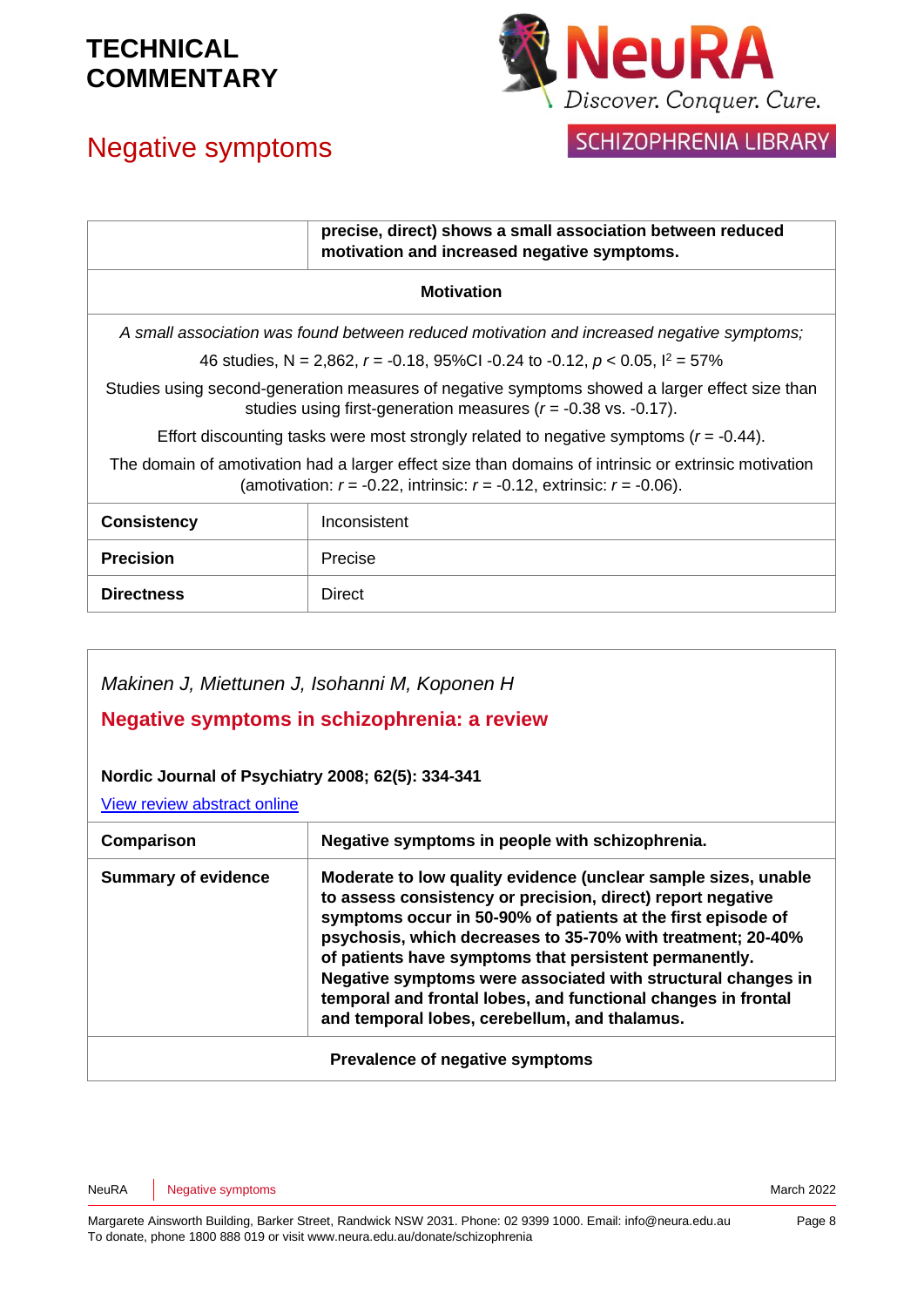# Negative symptoms



### **SCHIZOPHRENIA LIBRARY**

*Three short term follow-up studies (1-2 years), N not reported, report high prevalence in firstepisode psychosis;*

At onset, clinically significant symptoms occur in 50-90% of patients.

With treatment, negative symptoms decreased markedly to 35-70% at the end of follow up.

In a long-term follow-up study (N, duration not reported), negative symptoms were the most important factor restricting the normal life of schizophrenia patients.

#### **Persistence of negative symptoms**

Two long term follow-up studies (N, duration not reported) report 20-40% of schizophrenia patients have permanent negative symptoms after a first episode of psychosis.

Two studies (N not reported) suggest prominent negative symptoms are associated with economic, professional, social, and functional disabilities. One additional study reports longer hospitalization period, slower recovery, and poorer treatment outcomes in patients with more negative symptoms.

#### **Physiological associations with negative symptoms**

#### *Structural imaging*

Two studies (N not reported) used structural magnetic resonance imaging to investigate grey matter volume and reported an association of negative symptoms with reduced volume in the temporal lobe.

Both studies reported grey and white matter loss in the temporal lobe, anterior cingulate, medial frontal cortex compared to healthy controls.

Two studies (N not reported) noted white matter loss in prefrontal and inferior frontal cortex.

One study (N not reported) reported an association of apathy with reduced bilateral frontal lobe volume, one study (N not reported) reported an association of negative symptoms with reduced size of prosencephalon (forebrain).

#### *Functional imaging*

One study (N not reported) showed deficit schizophrenia patients only had N1 event-related potential amplitude reduction and reduced current source density in cingulate and parahippocampal gyri.

Two studies (N not reported) used positron emission tomography and reported an association of negative symptoms with reduced blood flow in right prefrontal area, temporal lobe, cerebellum, and left thalamus, compared with positive symptoms.

| <b>Consistency</b> | Unable to assess; no measure of consistency is reported. |
|--------------------|----------------------------------------------------------|
| <b>Precision</b>   | Unable to assess; no confidence intervals are reported.  |
| <b>Directness</b>  | Direct                                                   |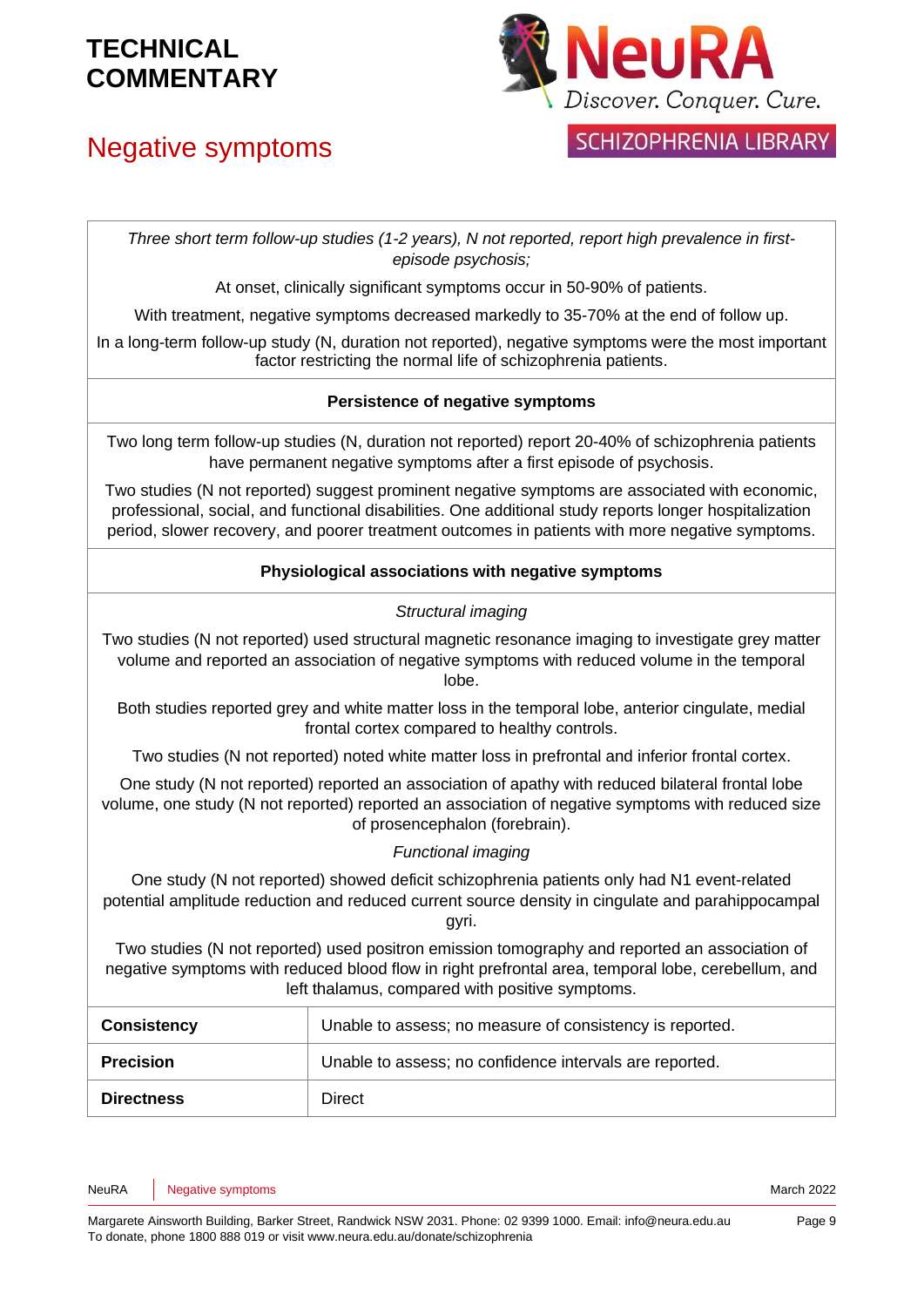# Negative symptoms



### **SCHIZOPHRENIA LIBRARY**

*Parola A, Simonsen A, Bliksted V, Fusaroli R*

**Voice patterns in schizophrenia: A systematic review and Bayesian metaanalysis**

#### **Schizophrenia Research 2020; 216: 24-40**

[View review abstract online](https://www.sciencedirect.com/science/article/abs/pii/S0920996419305389)

| Comparison                 | Voice patterns and relationship with symptoms in people with<br>schizophrenia vs. controls.                                                                                                                                                                                                                                                                                          |
|----------------------------|--------------------------------------------------------------------------------------------------------------------------------------------------------------------------------------------------------------------------------------------------------------------------------------------------------------------------------------------------------------------------------------|
| <b>Summary of evidence</b> | Moderate quality evidence (medium to large samples,<br>inconsistent, imprecise, direct) found large effects of longer<br>pauses and less spoken time in people with schizophrenia.<br>There were medium-sized effects of lower speech rate and less<br>pitch variability. No differences were found for pitch, intensity<br>variability, duration of utterance and number of pauses. |
|                            | Significant correlations were found in patients between lower<br>pitch and more positive symptoms, less pitch variability and<br>greater flat affect, less time spoken and more alogia, and more<br>duration of pauses and more negative psychopathology.                                                                                                                            |

#### **Voice patterns**

*Large effects were found for;*

Longer pauses: 9 studies, N = 371, *g* = 1.89, 95%CI 0.72 to 3.21, *p* < 0.001, Q*p* < 0.001 Less spoken time: 11 studies, N = 478, *g* = -1.26, 95%CI -2.26 to -0.25, *p* = 0.001, Q*p* < 0.001 *Medium -sized effects were found for;*

Slower speech rate: 11 studies, N = 595, *g* = -0.75, 95%CI -1.51 to -0.04, *p* = 0.01, Q*p* < 0.001 Less pitch variability: 11 studies, N = 644, *g* = -0.55, 95%CI -1.06 to -0.09, *p* = 0.005, Q*p* < 0.001

*No significant effects were found for;*

Pitch mean: 4 studies, N = 198, *g* = 0.25, 95%CI -0.72 to 1.30, *p* = 0.273, Q*p* = 0.04

Intensity variability: 4 studies, N = 169, *g* = 0.74, 95%CI -2.01 to 3.39, *p* = 0.164, Q*p* < 0.001

Duration of utterance: 4 studies, N = 165, *g* = -0.15, 95%CI -2.56 to 2.26, *p* = 0.739, Q*p* < 0.001

Number of pauses: 5 studies, N = 108, *g* = 0.05, 95%CI -1.23 to 1.13, *p* = 0.782, Q*p* = 0.02

Significant correlations were found between lower pitch and more positive symptoms, less pitch variability and greater flat affect, less time spoken and more alogia, and more duration of pauses and more negative psychopathology.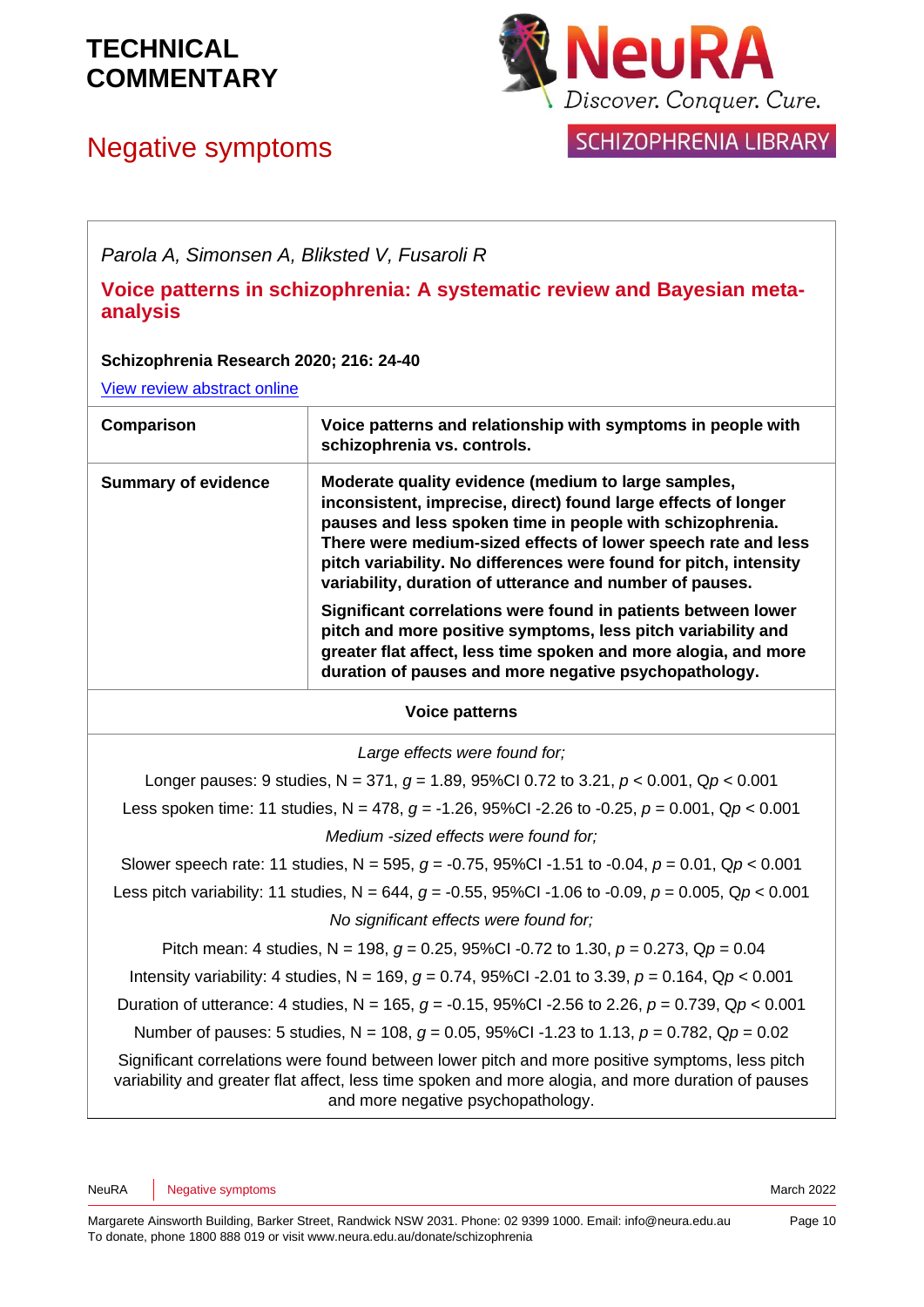

# Negative symptoms

**SCHIZOPHRENIA LIBRARY** 

| Moderator analyses revealed that tasks with more demanding cognitive and social components<br>have significantly larger effects. |               |
|----------------------------------------------------------------------------------------------------------------------------------|---------------|
| <b>Consistency</b>                                                                                                               | Inconsistent  |
| <b>Precision</b>                                                                                                                 | Imprecise     |
| <b>Directness</b>                                                                                                                | <b>Direct</b> |

#### *Pillny M, Krkovic K, Buck L, Lincoln TM*

**From Memories of Past Experiences to Present Motivation? A Metaanalysis on the Association Between Episodic Memory and Negative Symptoms in People With Psychosis** 

#### **Schizophrenia Bulletin 2021; 12. doi: 10.1093/schbul/sbab120**

[View review abstract online](https://pubmed.ncbi.nlm.nih.gov/34635918/)

| Comparison                                                                                                                                                                                | Association between episodic memory and negative symptoms<br>in people with psychosis (89% had schizophrenia).                                                                                   |
|-------------------------------------------------------------------------------------------------------------------------------------------------------------------------------------------|--------------------------------------------------------------------------------------------------------------------------------------------------------------------------------------------------|
| <b>Summary of evidence</b>                                                                                                                                                                | Moderate to high quality evidence (large sample, inconsistent,<br>precise, direct) found a medium-sized association between more<br>episodic memory deficits and more overall negative symptoms. |
|                                                                                                                                                                                           | <b>Episodic memory</b>                                                                                                                                                                           |
|                                                                                                                                                                                           | A medium-sized association between more episodic memory deficits and more overall negative<br>symptoms;                                                                                          |
| 101 studies, N = 13,622, r = -0.23, 95%CI -0.26 to -0.20, $p \le 0.001$ , $l^2 = 64\%$ , $p \le 0.001$                                                                                    |                                                                                                                                                                                                  |
| Subgroup analyses showed small associations between poor episodic memory and amotivation,<br>less expressivity, affective flattening, alogia, avolition-apathy, and anhedonia-asociality. |                                                                                                                                                                                                  |
| There were no moderating effects of gender, age, education, positive symptoms, depressive<br>symptoms, or antipsychotic medication.                                                       |                                                                                                                                                                                                  |
| <b>Consistency</b>                                                                                                                                                                        | Inconsistent                                                                                                                                                                                     |
| <b>Precision</b>                                                                                                                                                                          | Precise                                                                                                                                                                                          |
| <b>Directness</b>                                                                                                                                                                         | Direct                                                                                                                                                                                           |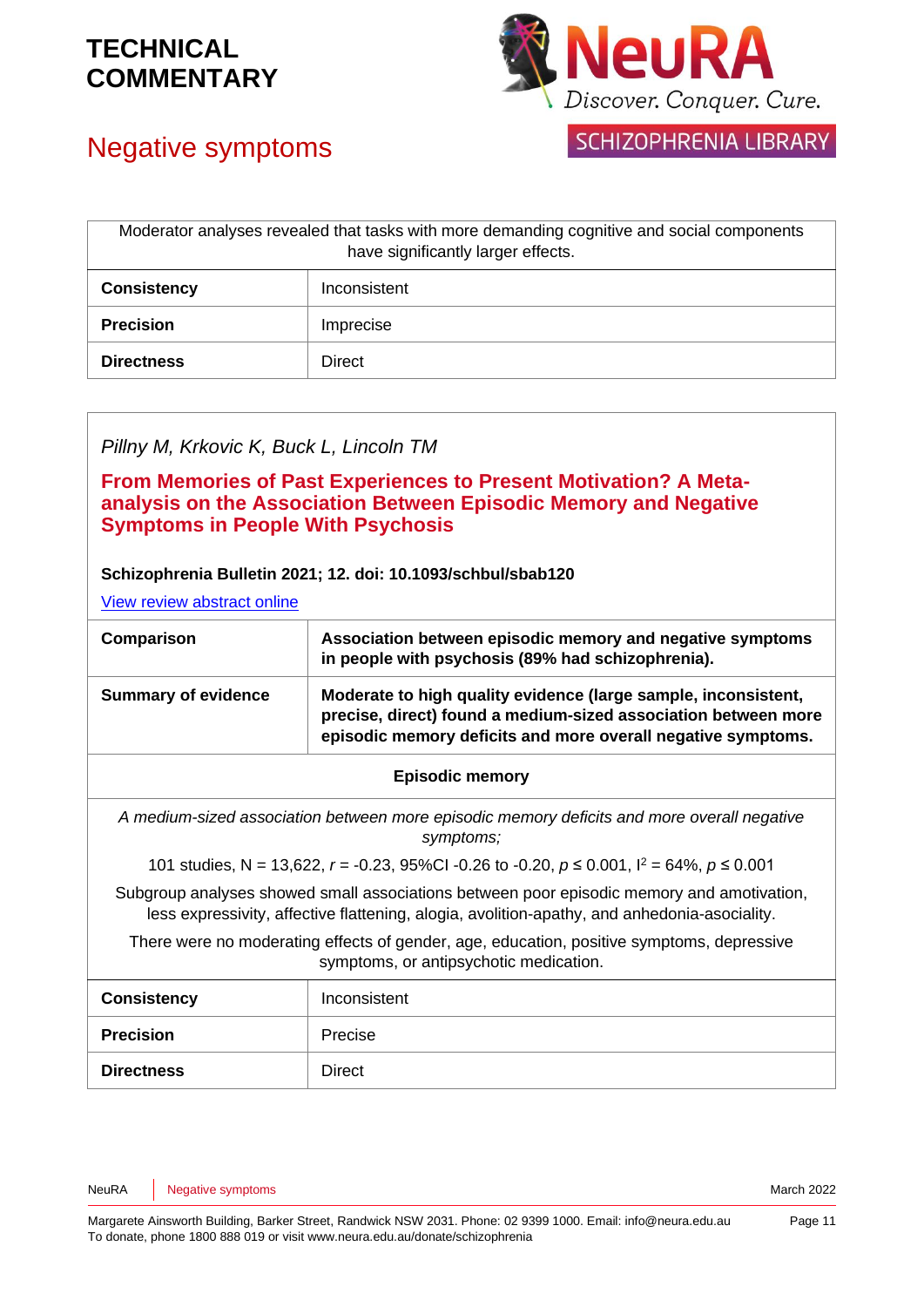

## Negative symptoms



**SCHIZOPHRENIA LIBRARY** 

*Rietkerk T, Boks MPM, Sommer IE, Liddle PF, Ophoff RA, Kahn RS*

**The genetics and symptom dimensions of schizophrenia: review and metaanalysis**

#### **Schizophrenia Research 2008; 102: 197-205**

[View review abstract online](http://www.ncbi.nlm.nih.gov/pubmed/18328672)

| Comparison                 | The heritability of psychomotor poverty symptoms assessed<br>through the concordance of symptoms in twins and siblings<br>with schizophrenia.<br>Note: psychomotor poverty includes poverty of speech, flat<br>affect and decreased voluntary movement. |
|----------------------------|---------------------------------------------------------------------------------------------------------------------------------------------------------------------------------------------------------------------------------------------------------|
| <b>Summary of evidence</b> | High quality evidence (large sample, consistent, precise, direct)<br>suggests significant concordance of psychomotor poverty<br>symptoms in siblings with schizophrenia. This effect was not<br>replicated in one study of twins with schizophrenia.    |
| Symntom heritability       |                                                                                                                                                                                                                                                         |

#### **Symptom heritability**

#### **Measured by OPCRIT**

1 study of twins concordant for schizophrenia ( $N = 57$  pairs) suggested no significant heritability association with psychomotor poverty in monozygotic twins (*r* = 0.27) and dizygotic twins (*r* = -0.03).

4 studies compared siblings with schizophrenia,  $N = 967$ 

A small effect size suggests a significant concordance of psychomotor poverty symptoms between siblings with schizophrenia; *r* = 0.17, 95%CI 0.10 to 0.23, *p* < 0.0001, I² < 0.001, *p* = 0.71

| <b>Consistency</b> | Consistent for siblings, unable to assess for twin studies |
|--------------------|------------------------------------------------------------|
| <b>Precision</b>   | Precise for siblings, unable to assess for twin studies    |
| <b>Directness</b>  | Direct                                                     |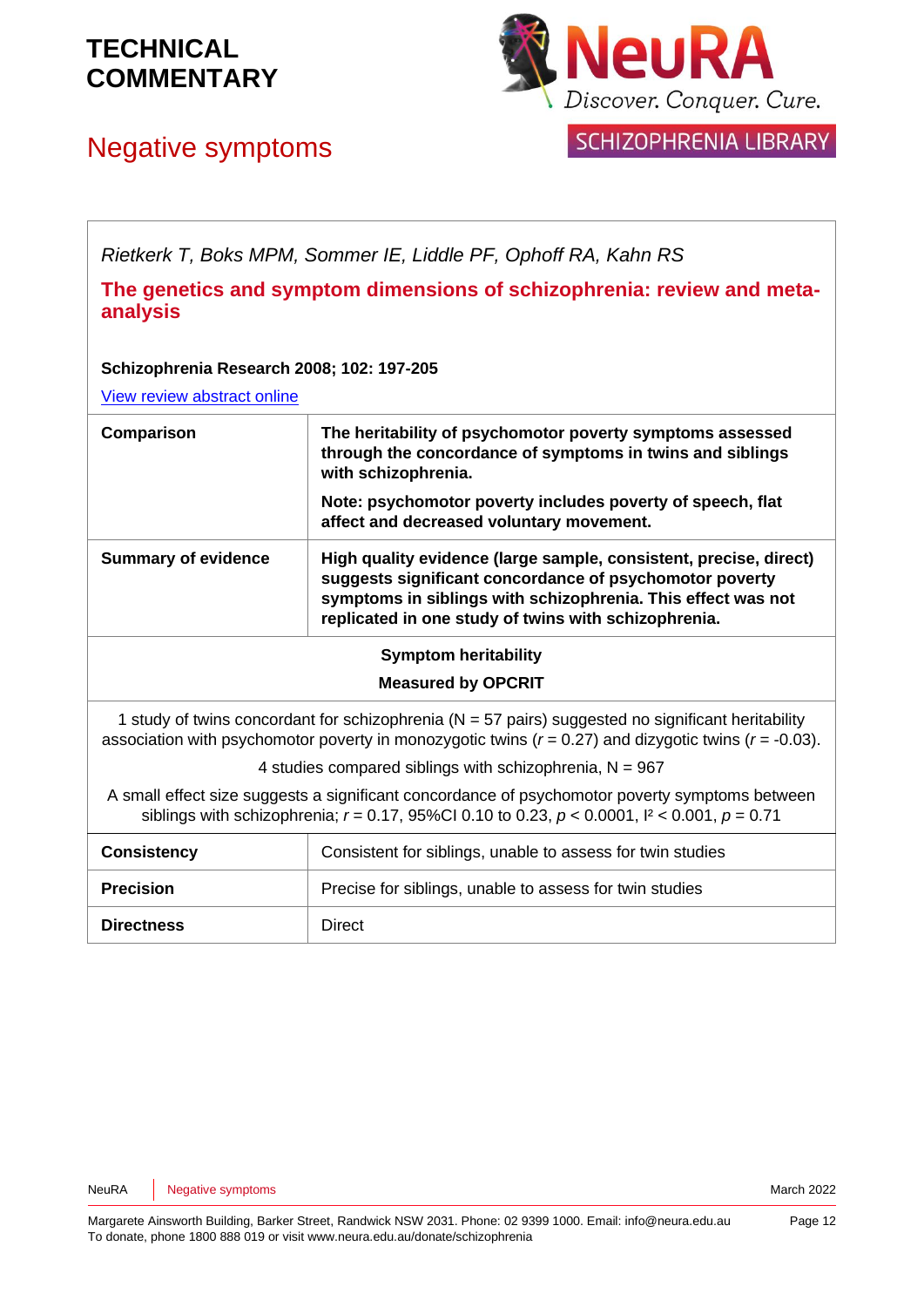## Negative symptoms



### SCHIZOPHRENIA LIBRARY

| Roy MA, Maziade M, Labbe A, Merette C                                                                                                                           |                                                                                                                                                                                                                                                                                  |  |
|-----------------------------------------------------------------------------------------------------------------------------------------------------------------|----------------------------------------------------------------------------------------------------------------------------------------------------------------------------------------------------------------------------------------------------------------------------------|--|
| Male gender is associated with deficit schizophrenia: a meta-analysis                                                                                           |                                                                                                                                                                                                                                                                                  |  |
| Schizophrenia Research 2001; 47(2-3): 141-147                                                                                                                   |                                                                                                                                                                                                                                                                                  |  |
| View review abstract online                                                                                                                                     |                                                                                                                                                                                                                                                                                  |  |
| Comparison                                                                                                                                                      | Association of male sex in deficit schizophrenia compared to<br>non-deficit schizophrenia subgroups.                                                                                                                                                                             |  |
|                                                                                                                                                                 | Note deficit schizophrenia is a descriptive rather than diagnostic<br>term.                                                                                                                                                                                                      |  |
| <b>Summary of evidence</b>                                                                                                                                      | Moderate to high quality evidence (large sample, consistent,<br>imprecise, direct) suggests significant association of deficit<br>schizophrenia subgroups with the male sex. This effect was not<br>moderated by sampling method, diagnosis criteria, or duration<br>of illness. |  |
|                                                                                                                                                                 | <b>Association with sex</b>                                                                                                                                                                                                                                                      |  |
|                                                                                                                                                                 | Large effect size suggests significant association of male sex with deficit schizophrenia;                                                                                                                                                                                       |  |
| 23 studies, N = 1,765, OR = 1.75, 95%Cl 1.39 to 2.21, $p = 0.000002$ , $Q_w = 15.87$ , $p = 0.82$                                                               |                                                                                                                                                                                                                                                                                  |  |
| Subgroup analyses                                                                                                                                               |                                                                                                                                                                                                                                                                                  |  |
| No significant difference in effect size between convenience and systematic sampling: $Q_B = 0.04$ , p<br>$= 0.86.$                                             |                                                                                                                                                                                                                                                                                  |  |
| No significant difference in effect size between three assessment methods;                                                                                      |                                                                                                                                                                                                                                                                                  |  |
|                                                                                                                                                                 | SDS vs. PDS: $Q_B = 0.32$ , $p = 0.57$                                                                                                                                                                                                                                           |  |
| SDS vs. DR: $Q_B = 0.85$ , $p = 0.36$                                                                                                                           |                                                                                                                                                                                                                                                                                  |  |
| PDS vs. DR: $Q_B = 0.85$ , $p = 0.18$                                                                                                                           |                                                                                                                                                                                                                                                                                  |  |
| Unlike SDS and DR, the pooled OR for PDS alone did not yield a significant association with male<br>sex: 3 studies, OR = 1.33, 95%Cl 0.86 to 2.05, $p > 0.05$ . |                                                                                                                                                                                                                                                                                  |  |
| No effect of diagnosis inclusion criteria: no significant difference between schizophrenia or<br>schizoaffective disorder: $Q_B = 0.49$ , $p = 0.49$            |                                                                                                                                                                                                                                                                                  |  |
| Pooled OR for schizophrenia alone was significantly different to pooled OR including<br>schizoaffective: OR = 1.68, 95%Cl 1.29 to 2.19, $p < 0.05$ .            |                                                                                                                                                                                                                                                                                  |  |
| No significant difference between duration less than or greater than 10 years, $Q_B = 1.17$ , $p = 0.28$                                                        |                                                                                                                                                                                                                                                                                  |  |
| <b>Consistency</b>                                                                                                                                              | Consistent                                                                                                                                                                                                                                                                       |  |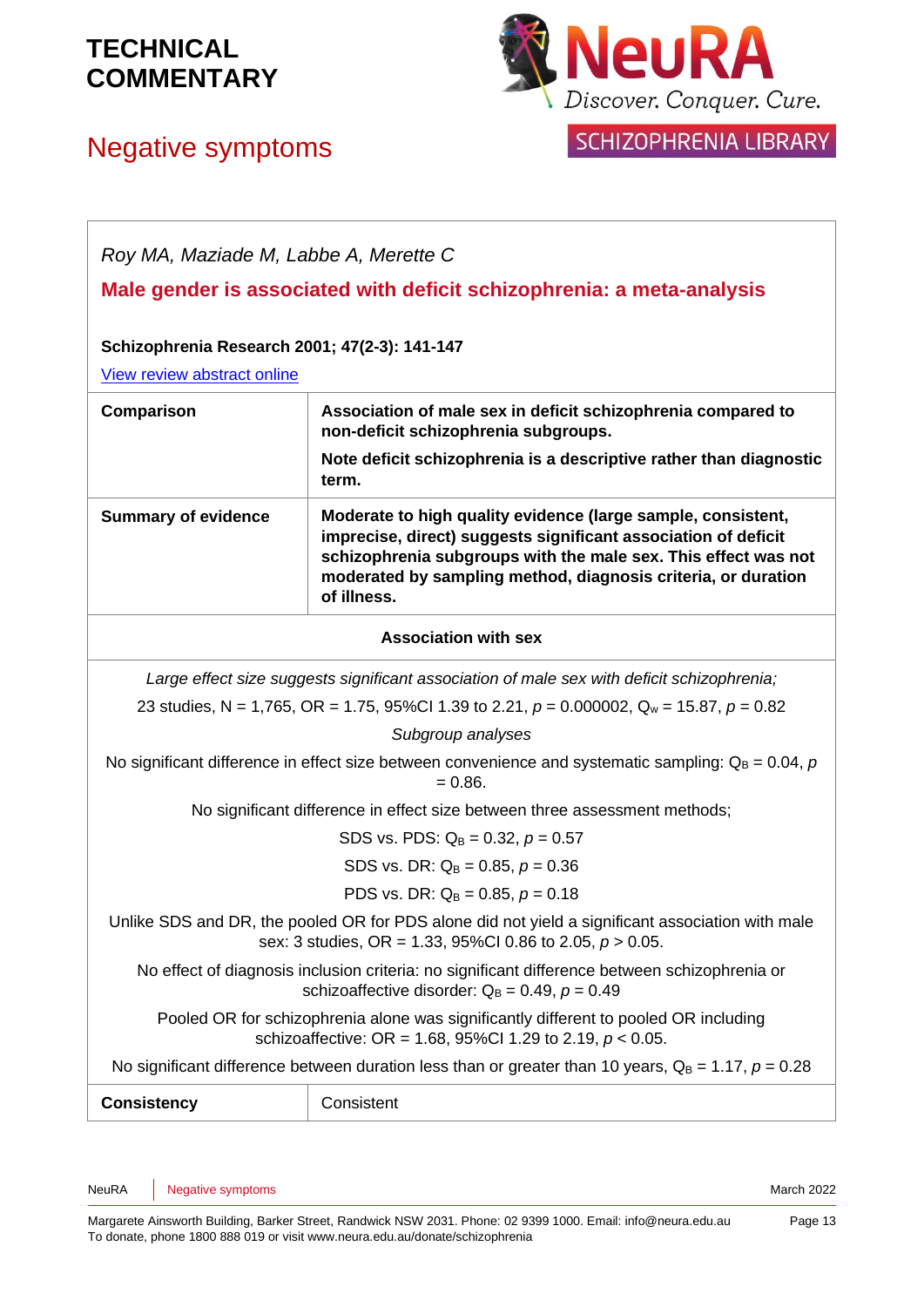# Negative symptoms



### SCHIZOPHRENIA LIBRARY

| <b>Precision</b>                                                                                                               | Imprecise                                                                                                                                                                                                                                                                                      |  |
|--------------------------------------------------------------------------------------------------------------------------------|------------------------------------------------------------------------------------------------------------------------------------------------------------------------------------------------------------------------------------------------------------------------------------------------|--|
| <b>Directness</b>                                                                                                              | <b>Direct</b>                                                                                                                                                                                                                                                                                  |  |
|                                                                                                                                |                                                                                                                                                                                                                                                                                                |  |
| Sabe M, Zhao N, Kaiser S                                                                                                       |                                                                                                                                                                                                                                                                                                |  |
| Cannabis, nicotine and the negative symptoms of schizophrenia:<br>Systematic review and meta-analysis of observational studies |                                                                                                                                                                                                                                                                                                |  |
|                                                                                                                                | Neuroscience and Biobehavioral Reviews 2020; 116: 415-25                                                                                                                                                                                                                                       |  |
| View review abstract online                                                                                                    |                                                                                                                                                                                                                                                                                                |  |
| <b>Comparison 1</b>                                                                                                            | Negative symptoms in people with schizophrenia with current<br>cannabis and/or nicotine use vs. negative symptoms in people<br>with schizophrenia with no cannabis and/or nicotine use.                                                                                                        |  |
| <b>Summary of evidence</b>                                                                                                     | Moderate to high quality evidence (large samples, some<br>inconsistency, precise, direct) suggests no differences in<br>negative symptoms between people with schizophrenia and<br>current cannabis and/or nicotine use and people with<br>schizophrenia with no cannabis and/or nicotine use. |  |
| <b>Current cannabis use</b>                                                                                                    |                                                                                                                                                                                                                                                                                                |  |
|                                                                                                                                | No significant differences between groups;                                                                                                                                                                                                                                                     |  |
| 13 studies, N = 1,851, SMD = 0.01, 95%CI -0.11 to 0.13, $p = 0.83$ , $l^2 = 8\%$                                               |                                                                                                                                                                                                                                                                                                |  |
| There were no moderating effects of comorbid nicotine use.                                                                     |                                                                                                                                                                                                                                                                                                |  |
| <b>Current nicotine use</b>                                                                                                    |                                                                                                                                                                                                                                                                                                |  |
| No significant differences between groups;                                                                                     |                                                                                                                                                                                                                                                                                                |  |
| 45 studies, N = 8,942, SMD = 0.03, 95%CI -0.06 to 0.12, $p = 0.55$ , $l^2 = 65\%$                                              |                                                                                                                                                                                                                                                                                                |  |
| There were no moderating effects of comorbid substance use.                                                                    |                                                                                                                                                                                                                                                                                                |  |
| <b>Consistency</b>                                                                                                             | Consistent for cannabis                                                                                                                                                                                                                                                                        |  |
| <b>Precision</b>                                                                                                               | Precise                                                                                                                                                                                                                                                                                        |  |
| <b>Directness</b>                                                                                                              | <b>Direct</b>                                                                                                                                                                                                                                                                                  |  |
| <b>Comparison 2</b>                                                                                                            | Negative symptoms in people with schizophrenia with recent                                                                                                                                                                                                                                     |  |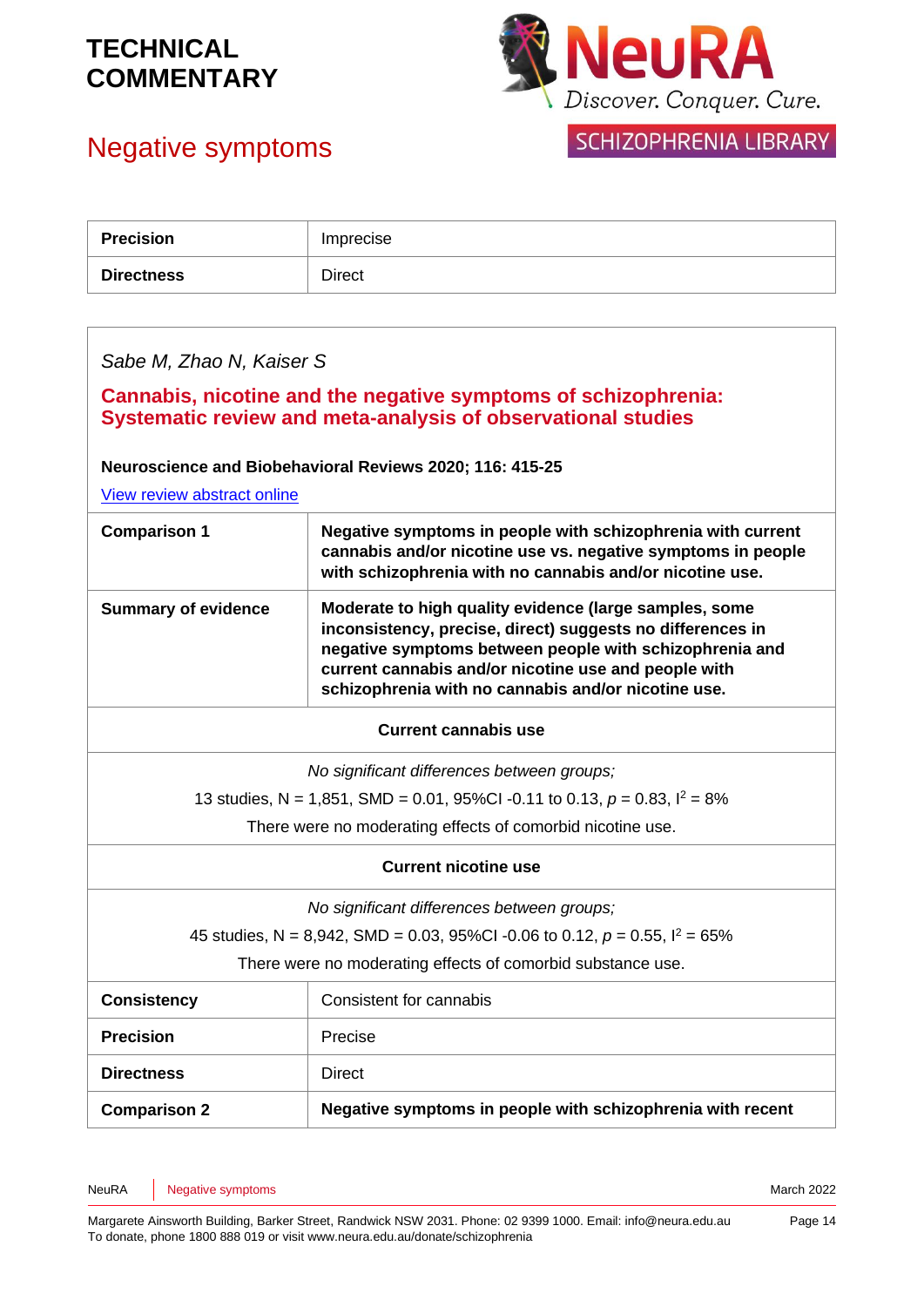

## Negative symptoms

**SCHIZOPHRENIA LIBRARY** 

|                                                                                                                                               | abstinence of cannabis use vs. negative symptoms in people<br>with schizophrenia with no cannabis use.                                                                                                                       |  |
|-----------------------------------------------------------------------------------------------------------------------------------------------|------------------------------------------------------------------------------------------------------------------------------------------------------------------------------------------------------------------------------|--|
| <b>Summary of evidence</b>                                                                                                                    | High quality evidence (large sample, consistent, imprecise,<br>direct) suggests a small to medium-sized effect of less severe<br>negative symptoms in people with schizophrenia who recently<br>abstained from cannabis use. |  |
| Recent abstinence of cannabis use                                                                                                             |                                                                                                                                                                                                                              |  |
| A small to medium-sized effect showed less severe negative symptoms in people with<br>schizophrenia who recently abstained from cannabis use; |                                                                                                                                                                                                                              |  |
| 7 studies, N = 760, SMD = -0.35, 95%CI -0.58 to -0.12, $p = 0.003$ , $l^2 = 40\%$                                                             |                                                                                                                                                                                                                              |  |
| Excluding one study decreased the heterogeneity to 8% and increased the effect size to -0.46.                                                 |                                                                                                                                                                                                                              |  |
| <b>Consistency</b>                                                                                                                            | Consistent                                                                                                                                                                                                                   |  |
| <b>Precision</b>                                                                                                                              | Precise                                                                                                                                                                                                                      |  |
| <b>Directness</b>                                                                                                                             | <b>Direct</b>                                                                                                                                                                                                                |  |

*Subotnik KL, Ventura J, Hellemann GS, Zito MF, Agee ER, Nuechterlein KH*

**Relationship of poor insight to neurocognition, social cognition, and psychiatric symptoms in schizophrenia: A meta-analysis** 

#### **Schizophrenia Research 2020; 220: 164-71**

[View review abstract online](https://pubmed.ncbi.nlm.nih.gov/32334936/)

| Comparison                                                                                                         | The relationship between insight and negative symptoms in<br>people with schizophrenia.                                                                                                                                   |
|--------------------------------------------------------------------------------------------------------------------|---------------------------------------------------------------------------------------------------------------------------------------------------------------------------------------------------------------------------|
| <b>Summary of evidence</b>                                                                                         | Moderate quality evidence (large sample, inconsistent, unable to<br>assess precision, direct) finds a small to medium-sized<br>association between poor insight (overall unawareness) and<br>increased negative symptoms. |
| Insight                                                                                                            |                                                                                                                                                                                                                           |
| A small to medium-sized association between poor insight (overall unawareness) and increased<br>negative symptoms; |                                                                                                                                                                                                                           |
| 67 studies, N = 9,879, $r = 0.20$ , 95%CI not reported, $p < 0.01$ , Qp < 0.01                                     |                                                                                                                                                                                                                           |

NeuRA Negative symptoms **National Structure of the COVID-Structure of the COVID-Structure of the COVID-Structure of the COVID-Structure of the March 2022**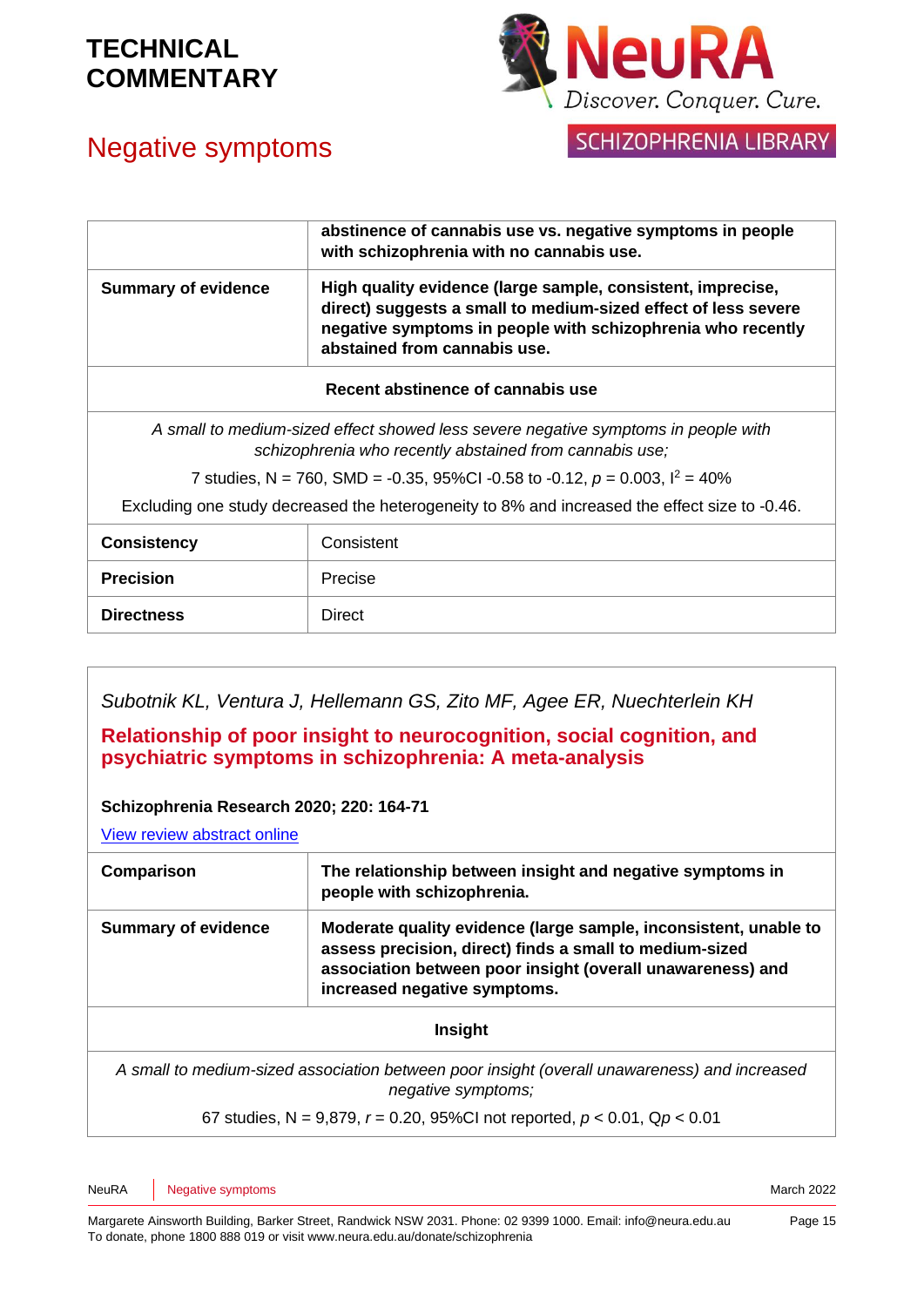



### Negative symptoms

SCHIZOPHRENIA LIBRARY

| Removing 17 studies reduced heterogeneity and gave similar results $(r = 0.24)$ . |                                   |
|-----------------------------------------------------------------------------------|-----------------------------------|
| <b>Consistency</b>                                                                | Inconsistent                      |
| <b>Precision</b>                                                                  | Unable to assess; no CIs reported |
| <b>Directness</b>                                                                 | Direct                            |

| Trostheim M, Eikemo M, Meir R, Hansen I, Paul E, Kroll SL, Garland EL, Leknes S                                                               |                                                                                                                                                                            |  |
|-----------------------------------------------------------------------------------------------------------------------------------------------|----------------------------------------------------------------------------------------------------------------------------------------------------------------------------|--|
| Assessment of Anhedonia in Adults with and without Mental Illness: A<br><b>Systematic Review and Meta-analysis</b>                            |                                                                                                                                                                            |  |
| JAMA Network Open 2020; 3(8): e2013233<br>View review abstract online                                                                         |                                                                                                                                                                            |  |
| Comparison                                                                                                                                    | Anhedonia in people with schizophrenia vs. controls.                                                                                                                       |  |
| <b>Summary of evidence</b>                                                                                                                    | High quality evidence (large sample, consistent, precise, direct)<br>showed a medium-sized effect that people with schizophrenia<br>reported more anhedonia than controls. |  |
| Anhedonia                                                                                                                                     |                                                                                                                                                                            |  |
| Medium-sized effect showed people with schizophrenia had higher scores on the Snaith-Hamilton<br>Pleasure Scale compared to healthy controls; |                                                                                                                                                                            |  |
| 13 studies, N = 1,191, $g = 0.60$ , 95%CI 0.50 to 0.80, $p < 0.05$ , $l^2 = 38$ %, $p > 0.05$                                                 |                                                                                                                                                                            |  |
| <b>Consistency</b>                                                                                                                            | Consistent                                                                                                                                                                 |  |
| <b>Precision</b>                                                                                                                              | Precise                                                                                                                                                                    |  |
| <b>Directness</b>                                                                                                                             | Direct                                                                                                                                                                     |  |
|                                                                                                                                               |                                                                                                                                                                            |  |

*Visser KF, Chapman HC, Ruiz I, Raugh IM, Strauss GP*

**A meta-analysis of self-reported anticipatory and consummatory pleasure** 

NeuRA Negative symptoms **National Structure of the COVID-Structure of the COVID-Structure of the COVID-Structure of the COVID-Structure of the March 2022**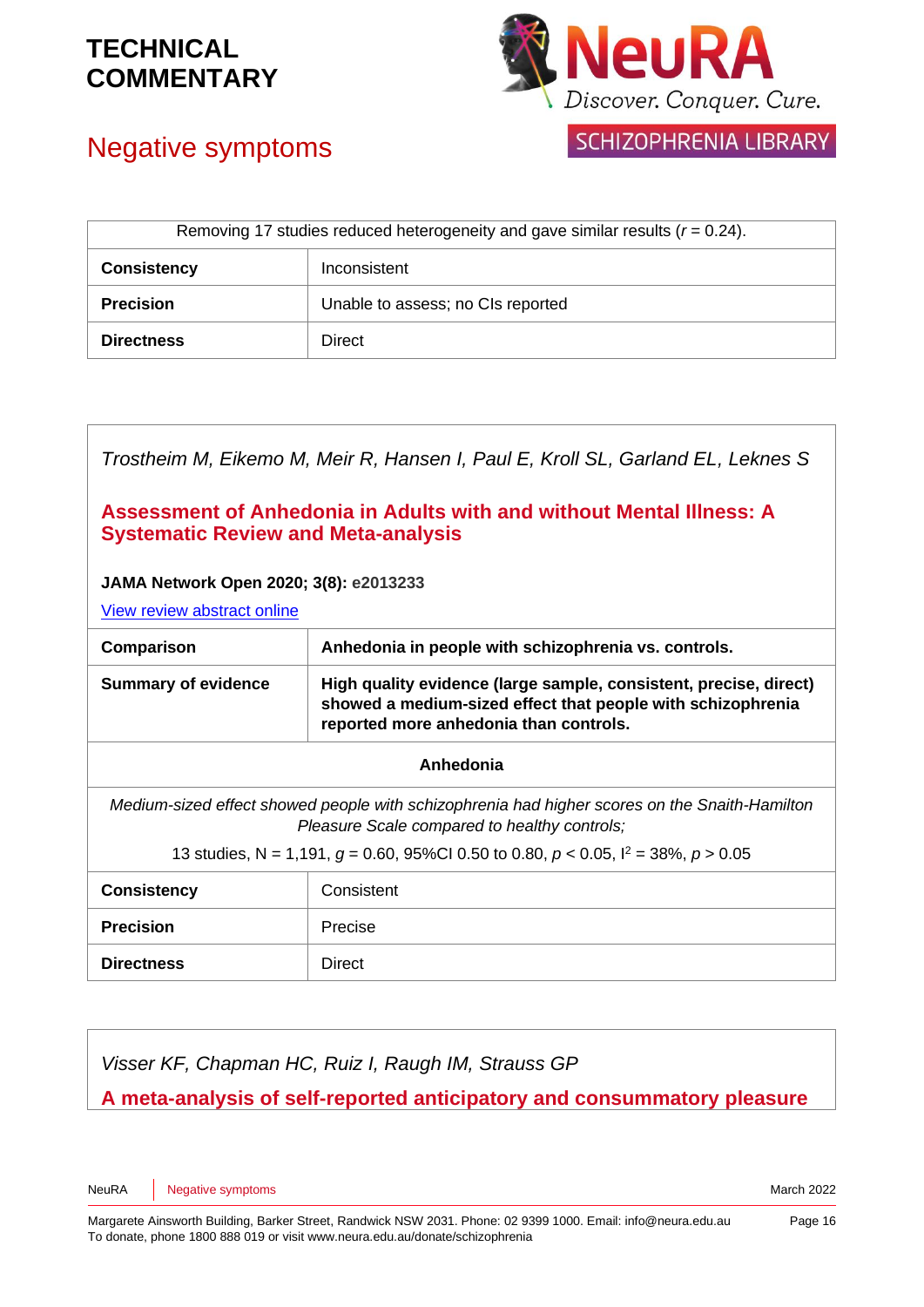# Negative symptoms



### **SCHIZOPHRENIA LIBRARY**

| in the schizophrenia-spectrum                                                                                                |                                                                                                                                                                                                                                 |
|------------------------------------------------------------------------------------------------------------------------------|---------------------------------------------------------------------------------------------------------------------------------------------------------------------------------------------------------------------------------|
| Journal of Psychiatric Research 2020; 121: 68-81                                                                             |                                                                                                                                                                                                                                 |
| View review abstract online                                                                                                  |                                                                                                                                                                                                                                 |
| Comparison                                                                                                                   | Association of anticipatory and consummatory pleasure in<br>people with schizophrenia vs. controls.                                                                                                                             |
| <b>Summary of evidence</b>                                                                                                   | Moderate to high quality evidence (large sample, some<br>inconsistency, imprecise, direct) showed medium-sized effects<br>that people with schizophrenia reported less consummatory and<br>anticipatory pleasure than controls. |
| Anticipatory and consummatory pleasure                                                                                       |                                                                                                                                                                                                                                 |
| 31 studies, $N = 1,771$                                                                                                      |                                                                                                                                                                                                                                 |
| Medium-sized effects showed people with schizophrenia reported less consummatory and<br>anticipatory pleasure than controls; |                                                                                                                                                                                                                                 |
| Consummatory pleasure: $q = -0.46$ , 95%Cl -0.58 to -0.33, $p < 0.001$ , $l^2 = 60\%$                                        |                                                                                                                                                                                                                                 |
| Anticipatory pleasure: $q = -0.48$ , 95%Cl 0.58 to -0.38, $p < 0.001$ , $l^2 = 40\%$                                         |                                                                                                                                                                                                                                 |
| There were no moderating effects of sex, age, medication, ethnicity, or severity of negative<br>symptoms.                    |                                                                                                                                                                                                                                 |
| <b>Consistency</b>                                                                                                           | Consistent for anticipatory only.                                                                                                                                                                                               |
| <b>Precision</b>                                                                                                             | Precise                                                                                                                                                                                                                         |
| <b>Directness</b>                                                                                                            | <b>Direct</b>                                                                                                                                                                                                                   |

#### Explanation of acronyms

CI = confidence interval, DR = 'detailed review' method for assessing deficit schizophrenia,  $q =$ Hedges's standardised mean difference,  $I^2 =$  the percentage of the variability in effect estimates that is due to heterogeneity rather than sampling error (chance),  $N =$  number of participants,  $ns =$  not statistically significant, OPCRIT *=* Operational Criteria checklist for psychotic disorders, OR = odds ratio,  $p =$  statistical probability of obtaining that result ( $p < 0.05$  generally regarded as significant), PDS = Proxy Deficit Syndrome,  $Q_B$  = test for between group differences (heterogeneity between groups of studies for an outcome of interest),  $Q_w$  = test for within group differences (heterogeneity in study results within a group of studies – measure of study consistency), *r* = correlation coefficient, SDS = Schedule for the Deficit Syndrome, SMD = standardised mean difference, vs. = versus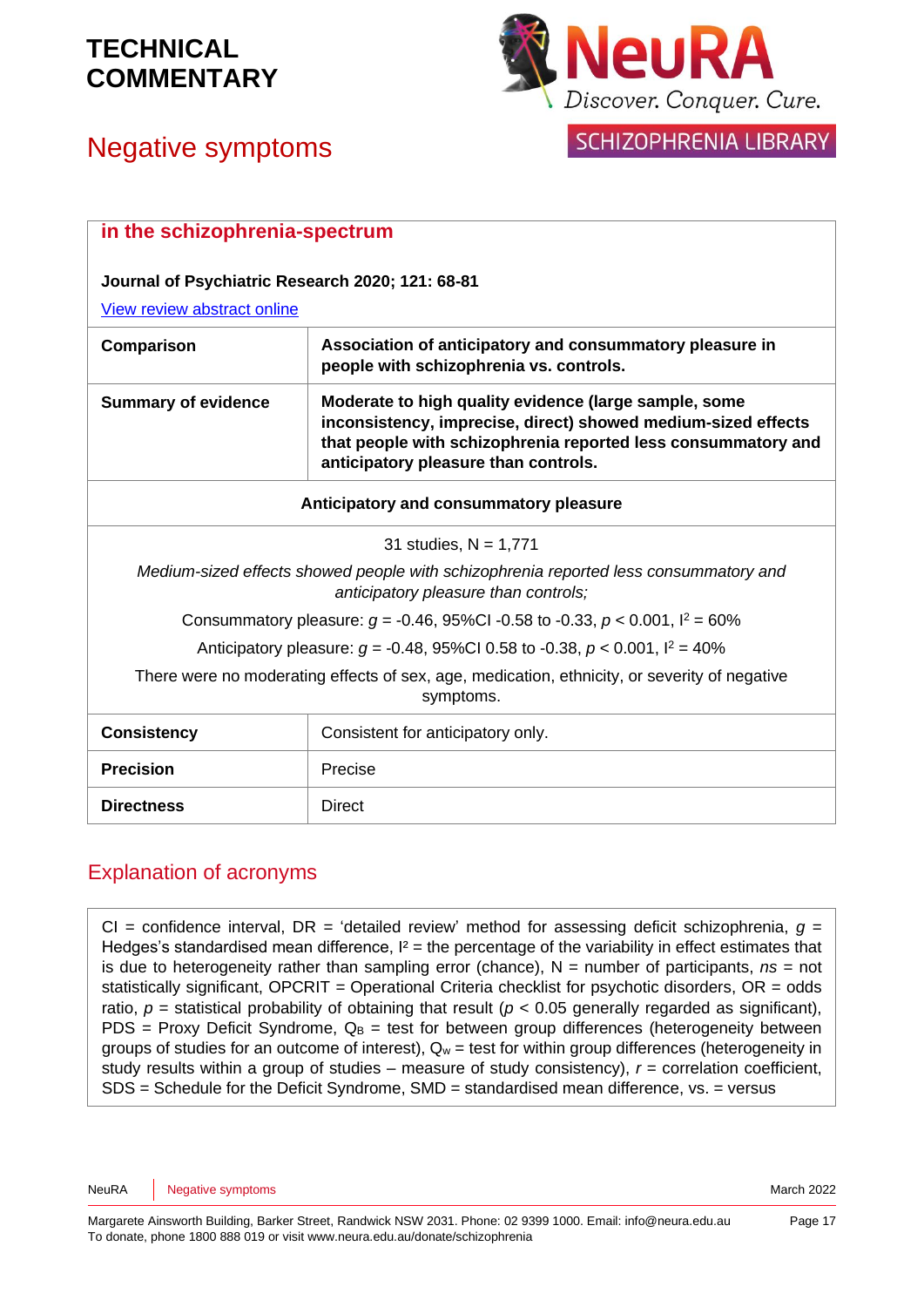### Negative symptoms



#### Explanation of technical terms

- \* Bias has the potential to affect reviews of both RCT and observational studies. Forms of bias include; publication bias - trials that are not formally published tend to show less effect than published trials, further if there are statistically significant differences between groups in a trial, these trial results tend to get published before those of trials without significant differences; language bias – only including English language reports; funding bias - source of funding for the primary research with selective reporting of results within primary studies; outcome variable selection bias; database bias - including reports from some databases and not others; citation bias - preferential citation of authors. Trials can also be subject to bias when evaluators are not blind to treatment condition and selection bias of participants if trial samples are small<sup>[18](#page-19-3)</sup>.
- † Different effect measures are reported by different reviews.

Odds ratio (OR) or relative risk (RR) refers to the probability of a reduction  $( $1$ )$  or an increase (> 1) in a particular outcome in a treatment group, or a group exposed to a risk factor, relative to the comparison group. For example, a RR of 0.75 translates to a reduction in risk of an outcome of 25% relative to those not receiving the treatment or not exposed to the risk factor. Conversely, a RR of 1.25 translates to an increased risk of 25% relative to those not receiving treatment or not having been exposed to a risk factor. A RR or OR of 1.00 means there is no difference between groups. A medium effect is considered if  $RR > 2$  or  $< 0.5$  and a large effect if  $RR > 5$  or  $< 0.2<sup>19</sup>$  $< 0.2<sup>19</sup>$  $< 0.2<sup>19</sup>$ . InOR stands for logarithmic OR where a lnOR of 0 shows no

difference between groups. Hazard ratios measure the effect of an explanatory variable on the hazard or risk of an event.

Correlation coefficients (eg, r) indicate the strength of association or relationship between variables. They are an indication of prediction, but do not confirm causality due to possible and often unforseen confounding variables. An r of 0.10 represents a weak association, 0.25 a medium association and 0.40 and over represents a strong association. Unstandardised (*b*) regression coefficients indicate the average change in the dependent variable associated with a 1 unit change in the independent variable, statistically controlling for the other independent variables. Standardised regression coefficients represent the change being in units of standard deviations to allow comparison across different scales.

Weighted mean difference scores refer to mean differences between treatment and comparison groups after treatment (or occasionally pre to post treatment) and in a randomised trial there is an assumption that both groups are comparable on this measure prior to treatment. Standardised mean differences are divided by the pooled standard deviation (or the standard deviation of one group when groups are homogenous) that allows results from different scales to be combined and compared. Each study's mean difference is then given a weighting depending on the size of the sample and the variability in the data. 0.2 represents a small effect, 0.5 a medium effect, and 0.8 and over represents a large effect<sup>[18](#page-19-3)</sup>.

Prevalence refers to how many existing cases there are at a particular point in time. Incidence refers to how many new cases there are per population in a specified time period. Incidence is usually reported as the number of new cases per 100,000 people per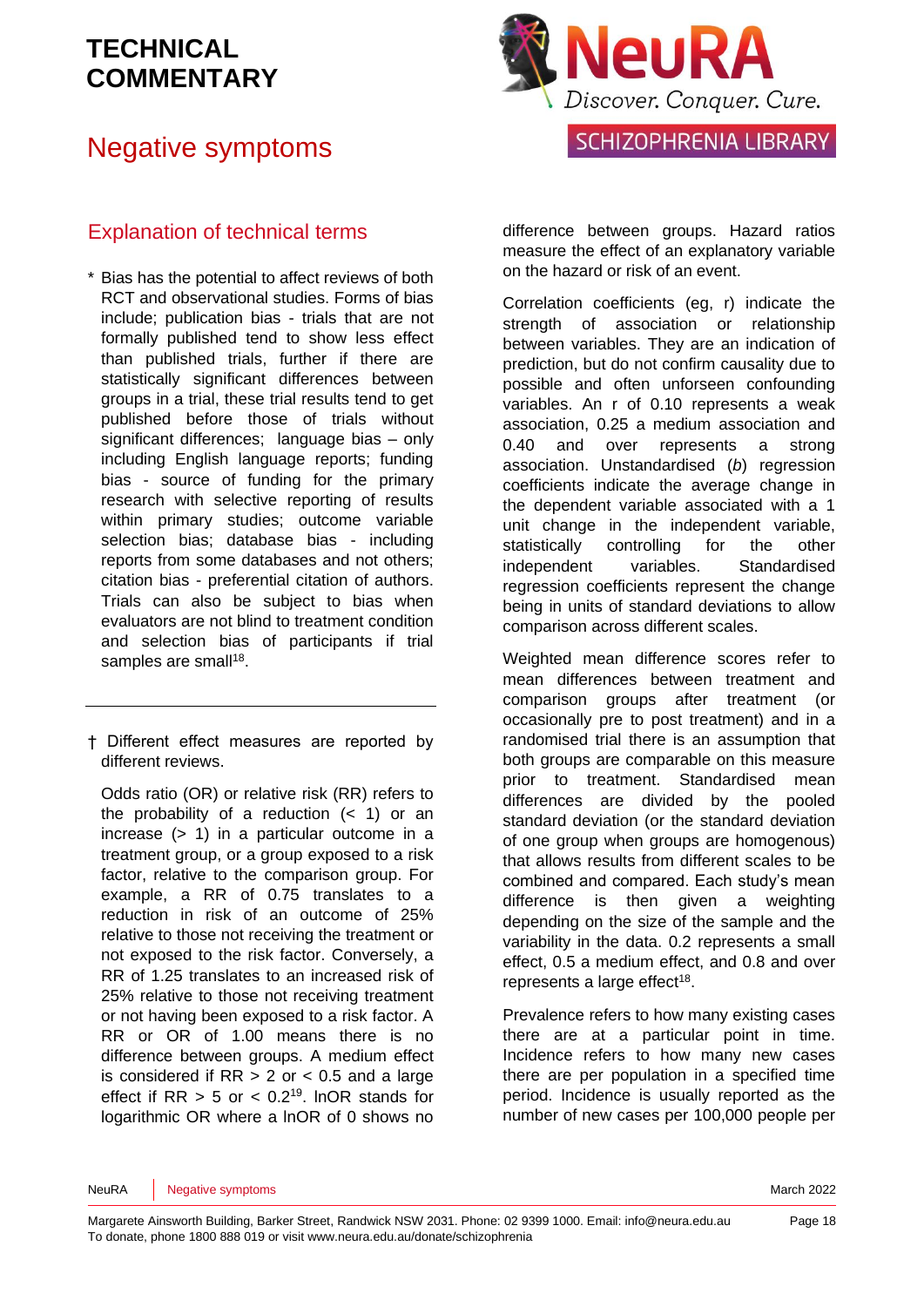### Negative symptoms

year. Alternatively some studies present the number of new cases that have accumulated over several years against a person-years denominator. This denominator is the sum of individual units of time that the persons in the population are at risk of becoming a case. It takes into account the size of the underlying population sample and its age structure over the duration of observation.

Reliability and validity refers to how accurate the instrument is. Sensitivity is the proportion of actual positives that are correctly identified (100% sensitivity = correct identification of all actual positives) and specificity is the proportion of negatives that are correctly identified  $(100\%$  specificity = not identifying anyone as positive if they are truly not).

‡ Inconsistency refers to differing estimates of effect across studies (i.e. heterogeneity or variability in results) that is not explained by subgroup analyses and therefore reduces confidence in the effect estimate. I² is the percentage of the variability in effect estimates that is due to heterogeneity rather than sampling error (chance) - 0% to 40%: heterogeneity might not be important, 30% to 60%: may represent moderate heterogeneity, 50% to 90%: may be considerable heterogeneity and over this is considerable heterogeneity. I<sup>2</sup> can be calculated from Q (chi-square) for the test of heterogeneity with the following formula;<sup>[18](#page-19-3)</sup>

$$
^{2}=\left( \frac{Q-df}{Q}\right) \times100\%
$$

effect estimate. Based on GRADE recommendations, a result for continuous data (standardised mean differences, not weighted mean differences) is considered imprecise if the upper or lower confidence limit crosses an effect size of 0.5 in either direction, and for binary and correlation data, an effect size of 0.25. GRADE also recommends downgrading the evidence when sample size is smaller than 300 (for binary data) and 400 (for continuous data), although for some topics, these criteria should be relaxed<sup>[20](#page-20-0)</sup>.

║ Indirectness of comparison occurs when a comparison of intervention A versus B is not available but A was compared with C and B was compared with C that allows indirect comparisons of the magnitude of effect of A versus B. Indirectness of population, comparator and/or outcome can also occur when the available evidence regarding a particular population, intervention, comparator, or outcome is not available and is therefore inferred from available evidence. These inferred treatment effect sizes are of lower quality than those gained from head-tohead comparisons of A and B

§ Imprecision refers to wide confidence intervals indicating a lack of confidence in the

NeuRA Negative symptoms **March 2022** NeuRA Negative symptoms

 $\overline{\phantom{a}}$ 



### **SCHIZOPHRENIA LIBRARY**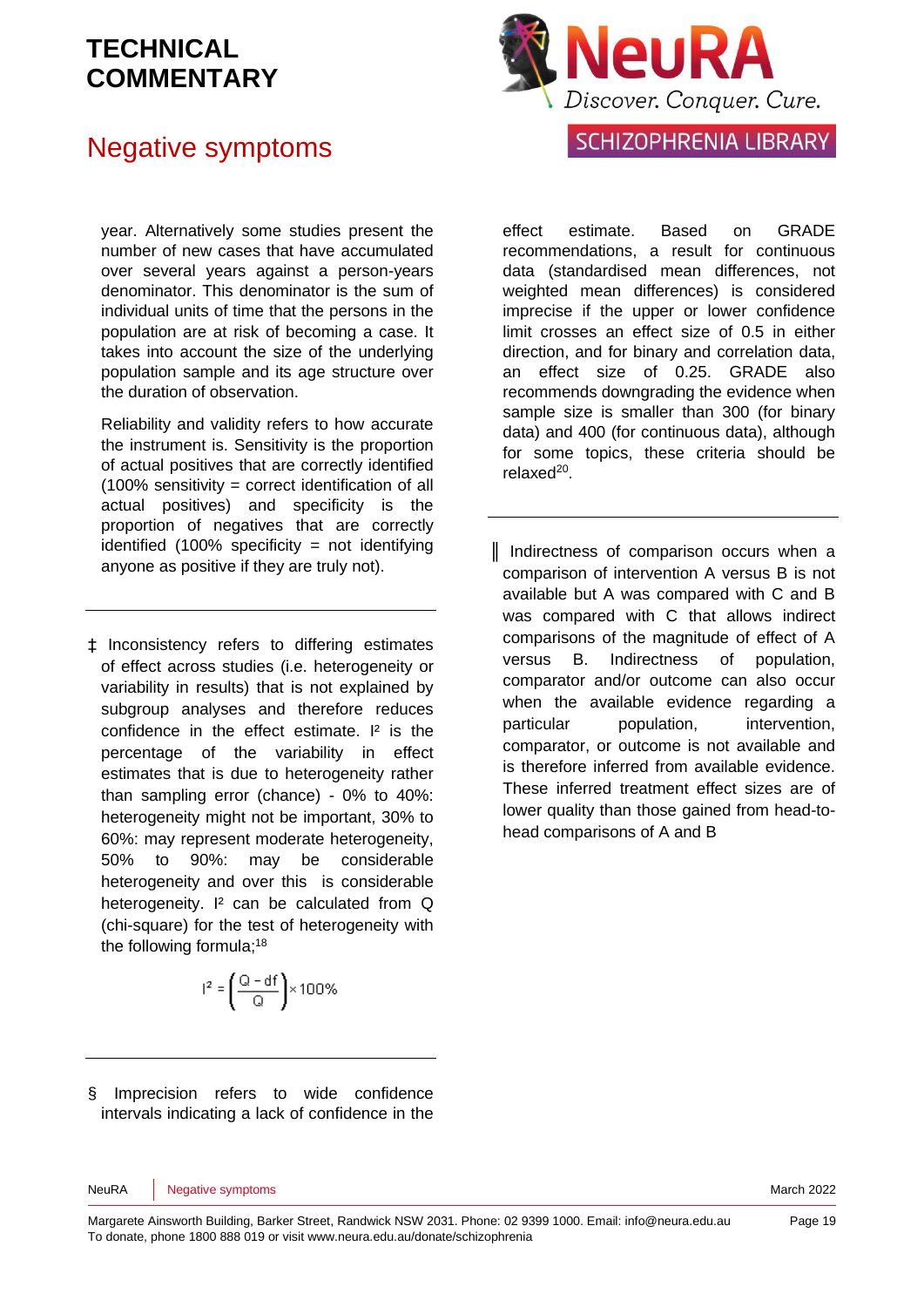### Negative symptoms



**SCHIZOPHRENIA LIBRARY** 

#### References

- <span id="page-19-0"></span>1. Moher D, Liberati A, Tetzlaff J, Altman DG, PRISMAGroup (2009): Preferred reporting items for systematic reviews and meta-analyses: the PRISMA statement. *British Medical Journal* 151: 264-9.
- <span id="page-19-1"></span>2. GRADEWorkingGroup (2004): Grading quality of evidence and strength of recommendations. *British Medical Journal* 328: 1490.
- <span id="page-19-2"></span>3. Cohen A, Brown, LA., Minor, KS. (2010): The psychiatric symptomatology of deficit schizophrenia: A meta-analysis. *Schizophrenia Research* 118: 122-7.
- 4. Esterberg M, Trotmana, HD., Holtzmana, C., Compton, MT., Walker, EF. (2010): The impact of a family history of psychosis on age-at-onset and positive and negative symptoms of schizophrenia: A meta-analysis. *Schizophrenia Research* 120: 121-30.
- 5. Makinen J, Miettunen J, Isohanni M, Koponen H (2008): Negative symptoms in schizophrenia: a review. *Nordic Journal of Psychiatry* 62: 334-41.
- 6. Rietkerk T, Boks MP, Sommer IE, Liddle PF, Ophoff RA, Kahn RS*, et al.* (2008): The genetics of symptom dimensions of schizophrenia: review and meta-analysis. *Schizophrenia Research* 102: 197-205.
- 7. Roy MA, Maziade M, Labbe A, Merette C (2001): Male gender is associated with deficit schizophrenia: a meta-analysis. *Schizophrenia Research* 47: 141-7.
- 8. Lopez-Diaz A, Lara I, Lahera G (2018): Is the prevalence of the deficit syndrome in schizophrenia higher than estimated? Results of a meta-analysis. *Psychiatry Investigation* 15: 94-8.
- 9. Luther L, Fischer MW, Firmin RL, Salyers MP (2019): Clarifying the overlap between motivation and negative symptom measures in schizophrenia research: A meta-analysis. *Schizophrenia Research* 206: 27-36.
- 10. Visser KF, Chapman HC, Ruiz I, Raugh IM, Strauss GP (2020): A meta-analysis of self-reported anticipatory and consummatory pleasure in the schizophrenia-spectrum. *Journal of Psychiatric Research* 121: 68-81.
- 11. Edwards CJ, Garety P, Hardy A (2019): The relationship between depressive symptoms and negative symptoms in people with non-affective psychosis: a meta-analysis. *Psychological Medicine* 49: 2486-98.
- 12. Parola A, Simonsen A, Bliksted V, Fusaroli R (2020): Voice patterns in schizophrenia: A systematic review and Bayesian meta-analysis. *Schizophrenia Research* 216: 24-40.
- 13. Hallford DJ, Sharma MK (2019): Anticipatory pleasure for future experiences in schizophrenia spectrum disorders and major depression: A systematic review and meta-analysis. *British Journal of Clinical Psychology* 58: 357-83.
- 14. Trostheim M, Eikemo M, Meir R, Hansen I, Paul E, Kroll SL*, et al.* (2020): Assessment of Anhedonia in Adults with and without Mental Illness: A Systematic Review and Meta-analysis. *JAMA Network Open* 3: e2013233.
- 15. Pillny M, Krkovic K, Buck L, Lincoln TM (2021): From Memories of Past Experiences to Present Motivation? A Meta-analysis on the Association Between Episodic Memory and Negative Symptoms in People With Psychosis. *Schizophrenia Bulletin* 12: doi: 10.1093/schbul/sbab120.
- 16. Subotnik KL, Ventura J, Hellemann GS, Zito MF, Agee ER, Nuechterlein KH (2020): Relationship of poor insight to neurocognition, social cognition, and psychiatric symptoms in schizophrenia: A metaanalysis. *Schizophrenia Research* 220: 164-71.
- 17. Sabe M, Zhao N, Kaiser S (2020): Cannabis, nicotine and the negative symptoms of schizophrenia: Systematic review and meta-analysis of observational studies. *Neuroscience and Biobehavioral Reviews* 116: 415-25.
- <span id="page-19-3"></span>18. CochraneCollaboration (2008): Cochrane Handbook for Systematic Reviews of Interventions. Accessed 24/06/2011.
- <span id="page-19-4"></span>19. Rosenthal JA (1996): Qualitative Descriptors of Strength of Association and Effect Size. *Journal of Social Service Research* 21: 37-59.